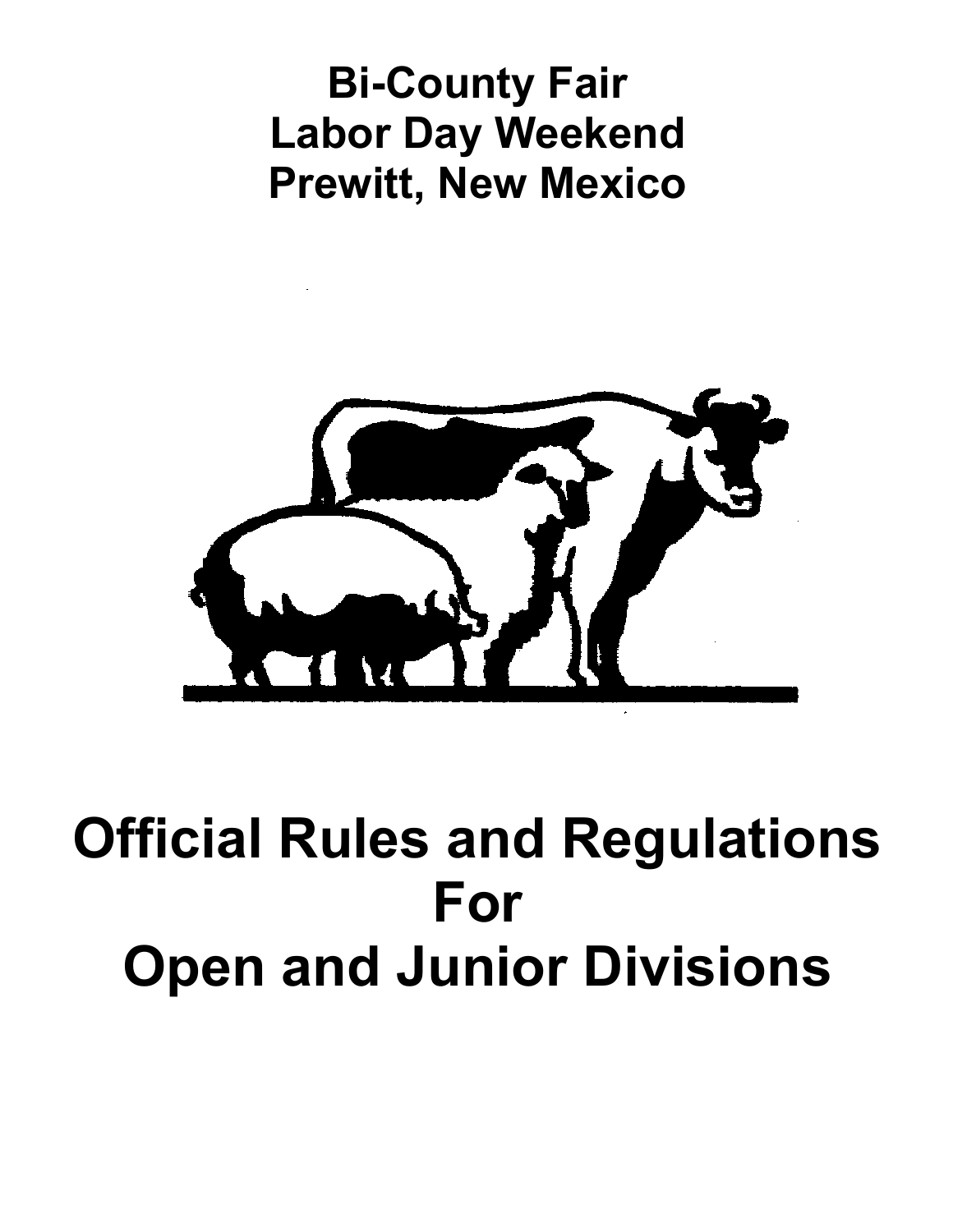# **BI-COUNTY FAIR, INC.**

# **GENERAL RULES AND REGULATIONS**

- 1. The Bi-County Fair Board reserves the final and absolute right to interpret these rules and regulations and arbitrarily settle and determine all matters, questions and differences in regard to thereof, otherwise our of, or connected with the fair.
- 2. In a case where no rule appears to cover a situation the Fair Board will make a rule and define its application for such situation.
- 3. Any person who violated any of the following or special rules will forfeit all privileges and premiums and be subject to such penalty as the governing board may order.
- 4. The Bi-County Fair Board will employ guards and will take every precaution for the safety of visitors and exhibits but assumes no liability for personal injury or loss or damage to any property of the concessionaire, exhibitor or patron, due to theft, fire, tornado, weather conditions or other causes.
- 5. All entries other than livestock see special rules under respective sections.
- **6. No dogs are allowed on the fairgrounds unless they are part of the fair's schedule as a demonstration or act, or if they are to assist a Physically Challenged participant or guest.**
- 7. Superintendents may combine or add a class if they feel the need is justified.
- 8. Exhibitors must be present during the fitting and grooming of their animals.
- 9. All exhibits in all exhibit halls will **be released between 12:00 & 1:00 p.m. on Monday**. All entries must get checked out & released by department superintendents. Violators will forfeit privileges.
- 10.All animals shall be free from contagious and infectious diseases and be subject to examination daily during the fair. Any diseased animal will be removed from the grounds.
- 11.Show animals must be kept groomed and in show condition.
- 12.Stalls and pens must be neatly kept and supplied with clean bedding at all times. All walkways must be kept clean for the convenience of spectators. Any exhibitor ignoring this rule will be warned first, and then will be released from the grounds.
- 13.Exhibitors must furnish all water pails and feed pails. Public tanks and feed boxes are unsanitary and unsafe.
- 14.All exhibits must be in place by 6:00 P.M. Friday.
- 15.RV and Camper parking will be allowed within the fairgrounds. THERE WILL BE A CHARGE OF \$30 FOR RV SPACE PROVIDED DURING THE FAIR. RV SPACE WILL BE LIMITED, THEREFORE, YOU WILL NEED TO ENTER YOUR NAME INTO A LOTTERY DRAWING. ONLY THOSE NAMES DRAWN WILL BE ALLOWED TO CAMP. An adult must be present for overnight stay. Unauthorized RV/Campers and other vehicles will be towed away at the owner's expense.
- **16.NO ALCOHOLIC BEVERAGES ARE ALLOWED ON THE FAIRGROUNDS. ANY EXHIBITOR POSSESSING ANY ALCOHOLIC BEVERAGES WILL BE DISQUALIFIED.**
- 17.It is each exhibitor's responsibility to read the rules specific to the area in which they are participating.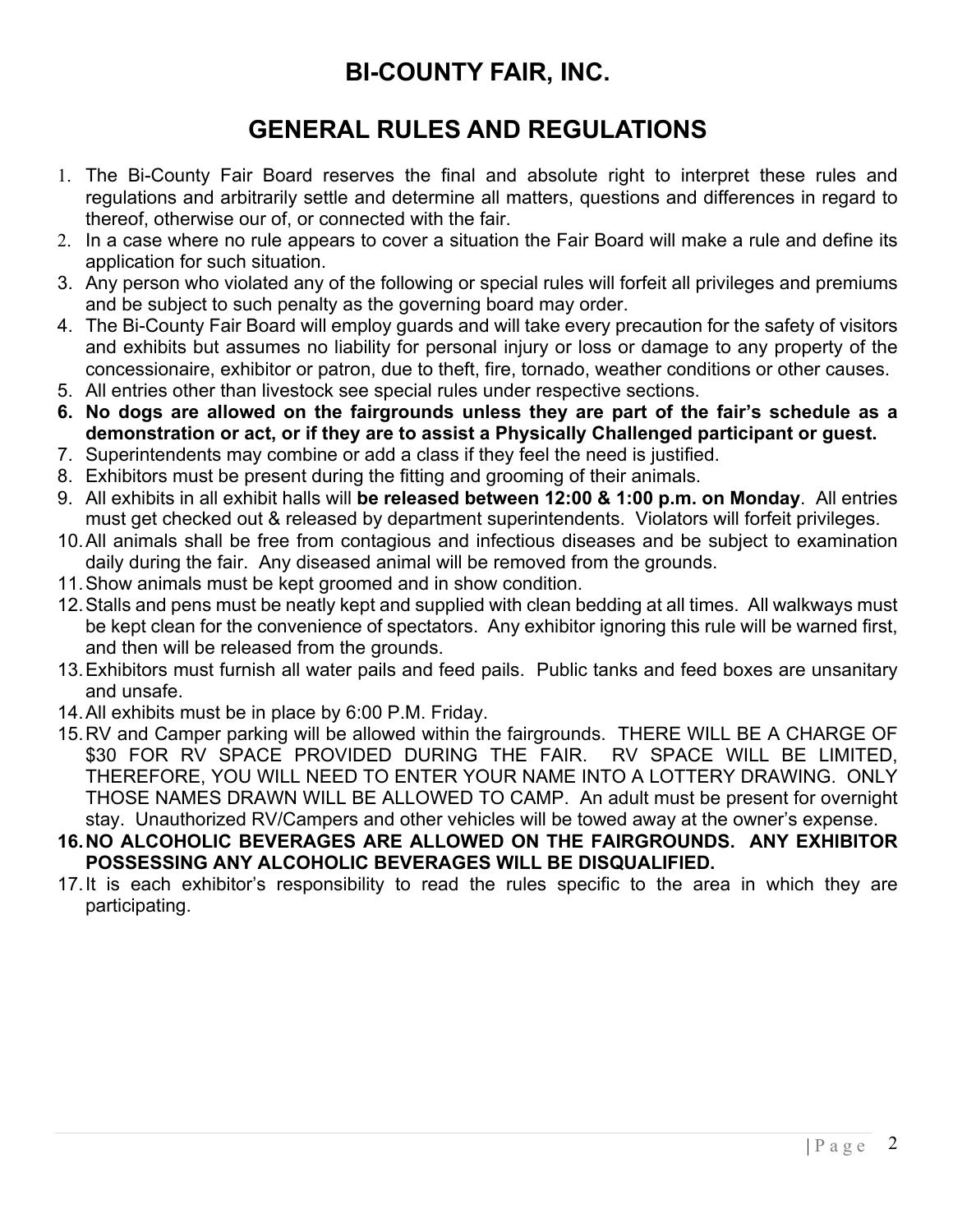# **CODE OF ETHICS FOR EXHIBITORS AT THE BI-COUNTY FAIR**

The Bi-County fair is proud of the many exhibitors who have come and gone over the years and the vast majority of them have been most cooperative and handled themselves in a very commendable manner. The conduct of all 4-H members and the care given to their projects always reflects the integrity of the 4-H and the Bi-County Fair Board, as well as the quality of the fair. The exhibitors' conduct should also indicate their appreciation for the opportunity to use the facilities provided for them, as well as show their gratitude for the generosity of the people in the counties they represent.

The Fair Board deems it necessary to set rules on certain things that will not be allowed at any fairs.

- 1. There will be no alcoholic beverages or other controlled substances used on the fairground by exhibitors.
- 2. No exhibitor will use foul, profane or abusive language or address any Department Superintendent, Fair Board Member or any other adult in a violent manner.
- 3. No small animals or fowl will be taken out of pens or cages, except to be groomed prior to showing, once they are entered and placed in the care of the department superintendent.
- 4. No unsolicited tampering with other exhibitor's property will be permitted.
- 5. Willful destruction of any Bi-County Fair property or the property of any other individual on the premises will be prohibited.
- 6. Unlawful entry to the fairgrounds, after hours, unless accompanied by a Fair Board member possessing a key, will be prohibited. Any one climbing over the fence at any time will be severely reprimanded.

Any exhibitor involved in the above-mentioned unacceptable practices, as well as others that may arise in the future; will be subject to a call before the BI-County Fair Board. This could result in removal of exhibitors and all his or her exhibits from the fair.

The Fair Board realizes that all exhibitors want to enjoy the fair and competing with a good sportsmanship attitude will make this possible. All the senior or older participants must set good examples for the younger exhibitors, for in just a few years all of you will be adults and in your footsteps your own children will follow. Be proud of your actions, your accomplishments, and make the future Bi-County Fairs enjoyable to yourselves as well as to others.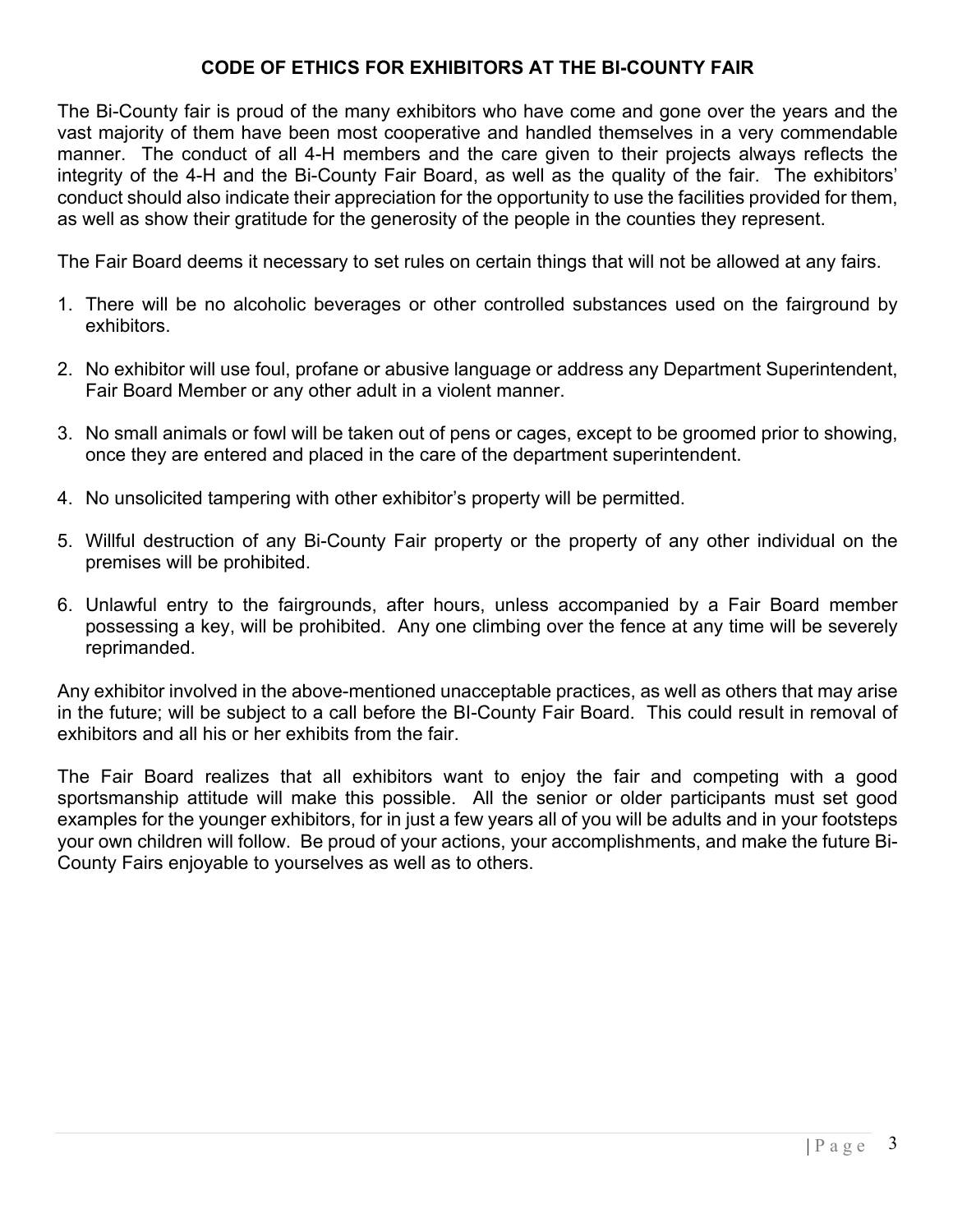# **DEPARTMENT C - Field Crops, VEGETABLES, HERBS, ETC.(100) (300) A \$1.00 entry fee will be charged for each entry**

# **Judge may choose to move an item and their word is final.**

(J) INDICATES JUNIOR DIVISION (12 & UNDER) ALL WILL BE JUDGES SEPARETLY. Vegetables may be cut to check for tenderness. Entries will be grouped according to size. Awards will be given for most unusual entry. Best of Show Ribbons and Trophies will be awarded for both Junior & Senior entries**.**

| <b>DIVISION 1 - Field Crops</b> |                                    |                               |                                           |  |
|---------------------------------|------------------------------------|-------------------------------|-------------------------------------------|--|
| <b>CLASS</b>                    | <b>DESCRIPTION</b>                 |                               | <b>CLASS</b><br><b>DESCRIPTION</b>        |  |
| $C-100$                         | White Pop Corn (3) three ears      |                               | $C-101$<br>Yellow Pop Corn (3) three ears |  |
| $C-102$                         | Yellow Corn (3) three ears         | $C-103$                       | Indian Corn blue (3ears)                  |  |
| $C-104$                         | Corn, Sweet (3 ears)               | $C-105$                       | <b>Hard Spring Wheat</b>                  |  |
|                                 |                                    | <b>DIVISION 2- Vegetables</b> |                                           |  |
| <b>CLASS</b>                    | <b>DESCRIPTION</b>                 | <b>CLASS</b>                  | <b>DESCRIPTION</b>                        |  |
| $C-106$                         | Beans, Green Snap (6<br>pods)      | $C-107$                       | Beans, String Purple (6 pods)             |  |
| $C-108$                         | Beans, Scarlet Runners (6<br>pods) | $C-109$                       | Beans green Lima (6 pods)                 |  |
| $C-110$                         | Pinto Beans (1 pint)               | $C-111$                       | Beans, snap, yellow wax (6 pods)          |  |
| $C-112$                         | Dry lima (1 pint)                  | $C-113$                       | Beans, Other Variety (6 pods)             |  |
| $C-114$                         | Cucumber, lemon (3)                | $C-115$                       | Cucumber, pickle                          |  |
| $C-116$                         | Eggplant (1)                       | $C-117$                       | Eggplant (1) Oriental                     |  |
| $C-118$                         | Kale                               | $C-119$                       | Kohlrabi (3) 6 in. max.                   |  |
| $C-120$                         | Lettuce, Escarole Endive (1)       | $C-121$                       | Lettuce, Iceberg (1) head                 |  |
| $C-122$                         | Lettuce, Other Variety (1)         | $C-123$                       | Muskmelon, cantaloupe (1)                 |  |
| $C-124$                         | Muskmelon, casaba (1)              | $C-125$                       | Muskmelon, honeydew (1)                   |  |
| $C-126$                         | Muskmelon, Persian (1)             | $C-127$                       | Melon, Watermelon, oblong (1)             |  |
| $C-128$                         | Melon, Watermelon, round<br>(1)    | $C-129$                       | Melon, Watermelon, largest (1)            |  |
| $C-130$                         | Melon, any other variety (1)       | $C-131$                       | Okra (8 pods)                             |  |
| $C-132$                         | Onions, Green (3)                  | $C-133$                       | Onions, White Globe (3)                   |  |
| $C-134$                         | Onions, White Flat (3)             | $C-135$                       | Onions, Yellow Globe (3)                  |  |
| $C-136$                         | Onions Yellow Flat (3)             | $C-137$                       | Onions, Red (3)                           |  |
| $C-138$                         | Parsnip (3 roots without<br>tops)  | $C-139$                       | Peas, Snow (6)                            |  |
| $C-140$                         | Peas, Black Eyes (6)               | $C-141$                       | Peas, English (6)                         |  |
| $C-142$                         | Pepper, green bell (3)             | $C-143$                       | Pepper, red bell (3)                      |  |
| $C-144$                         | Pepper, yellow bell (3)            | $C-145$                       | Pepper, green chile, long-pod (3)         |  |
| $C-146$                         | Peppers, Chili, Largest (3)        | $C-147$                       | Pepper, Chili, Ristra (3)                 |  |
| $C-148$                         | Pepper, yellow, hot (3)            | $C-149$                       | Pepper, red chile, long-pod (3)           |  |
| $C-150$                         | Peppers, Mulatto Isleno (3)        | $C-151$                       | Pepper, habanero (3)                      |  |
| $C-152$                         | Pepper, jalapeno (3)               | $C-153$                       | Pepper, serrano (3)                       |  |
| $C-154$                         | Peppers, Other variety (3)         | $C-155$                       | Potato, red (3)                           |  |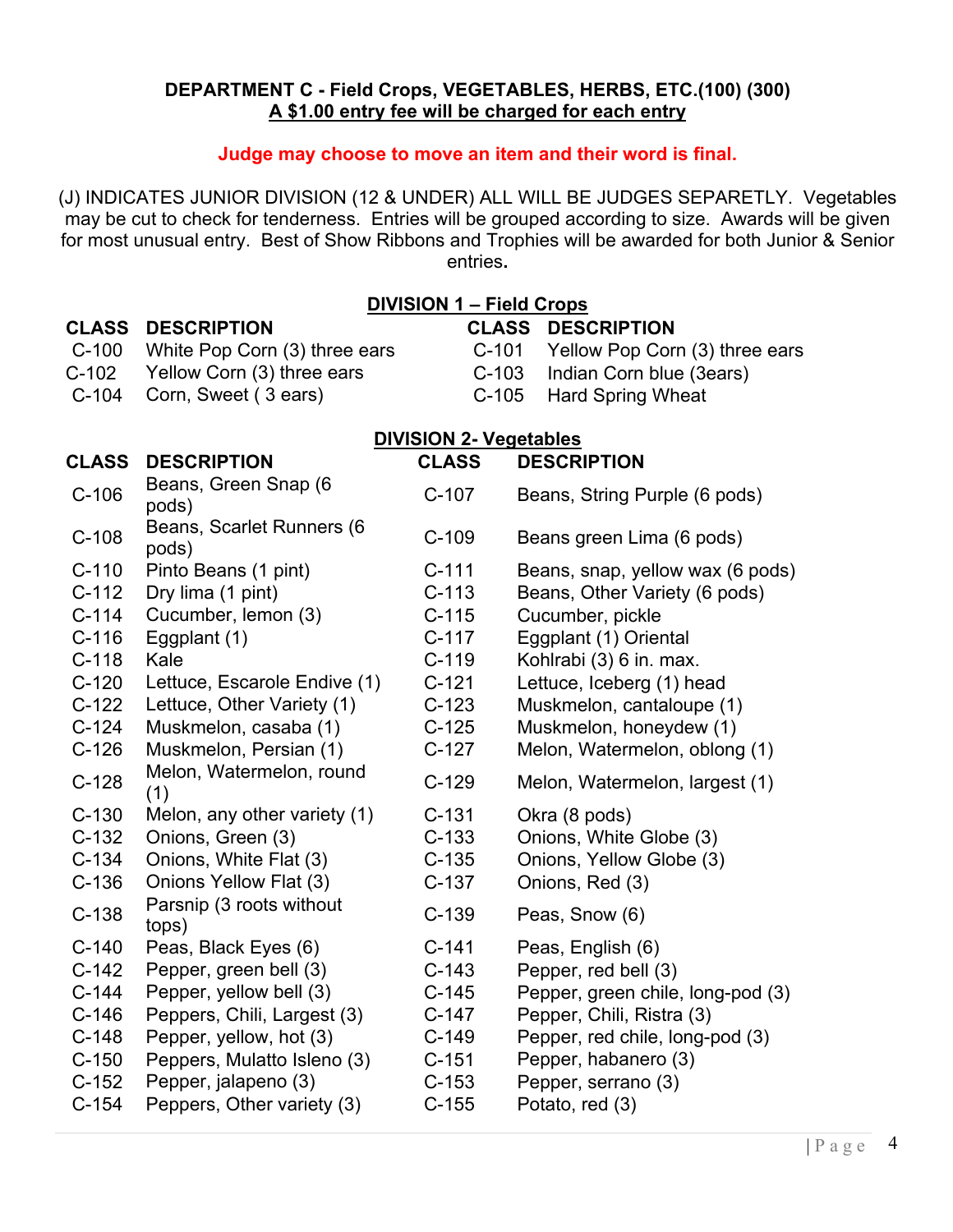| $C-156$ | Potato, white (3)                           | $C-157$          | Potato, sweet, any variety (3)                      |
|---------|---------------------------------------------|------------------|-----------------------------------------------------|
| $C-158$ | Pumpkin, large, field type<br>(1)           | $C-159$          | Pumpkin, Halloween (1)                              |
| $C-160$ | Pumpkin, Tom Thumb (2)                      | $C-161$          | Pumpkin, pie (1)                                    |
| $C-162$ | Radish, Red Globe w/tops<br>(6)             | $C-163$          | Radish Red Long type w/tops (6)                     |
| $C-164$ | Radish, White Globe w/tops<br>(6)           | $C-165$          | Radish, shotgun w/tops (6)                          |
| $C-166$ | Rhubarb (3) stalks no<br>leaves             | $C-167$          | Rutabaga, w/tops (2)                                |
| $C-168$ | Spinach, (1) bunch                          | C <sub>169</sub> | Swiss Chard, (1) bunch                              |
| $C-170$ | Squash, winter, acorn (1)                   | $C-171$          | Squash, winter, banana (1)                          |
| $C-172$ | Squash, winter, Hubbard (1)                 | $C-173$          | Squash, summer, scallop (1)                         |
| $C-174$ | Squash, summer, yellow (3)                  | $C-175$          | Squash, summer, zucchini (2) 10 in.<br>max          |
| $C-176$ | Squash, spaghetti (1)                       | $C-177$          | Squash, Other Variety (1)                           |
| $C-178$ | Tamatillo (3)                               | $C-179$          | Tomato, red w/stems (3)                             |
| $C-180$ | Tomato, green w/stems (3)                   | $C-181$          | Tomato, cherry, red w/stems (6)                     |
| C182    | Tomatoes, Italian Oblong,<br>wo/stems $(3)$ | $C-183$          | Tomatoes, Yellow wo/stems (3)                       |
| $C-184$ | Tomatoes, Largest (1)                       | $C-185$          | Turpin, wo/tops (2)                                 |
| $C-186$ | Largest Vegetable (1)                       | $C-187$          | Garden Basket (at least 4 variety of<br>vegetables) |
| $C-188$ | Unusual Entry (1)                           |                  |                                                     |

# **DIVISION 3 - HERBS**

# **CLASS DESCRIPTION**<br>
C-189 Garlic (3) C-190 Basil (1 bunch) C-190 Basil (1 bunch) C-191 Dill (1 bunch)<br>
C-192 Mint (1 bunch)<br>
C-192 Herb Basket (a C-193 Parsley (1 bunch) C-194 Herb Basket (at least 3 variety of herb) C-195 Any other (1 bunch)

# **DIVISION 4 – EGGS**

# **CLASS DESCRIPTION CLASS DESCRIPTION**

- 
- C-198 Turkey (3) C-199

C-196 Chicken, White or Brown (3) C-197 Duck (3)<br>C-198 Turkey (3) C-199 Any other Variety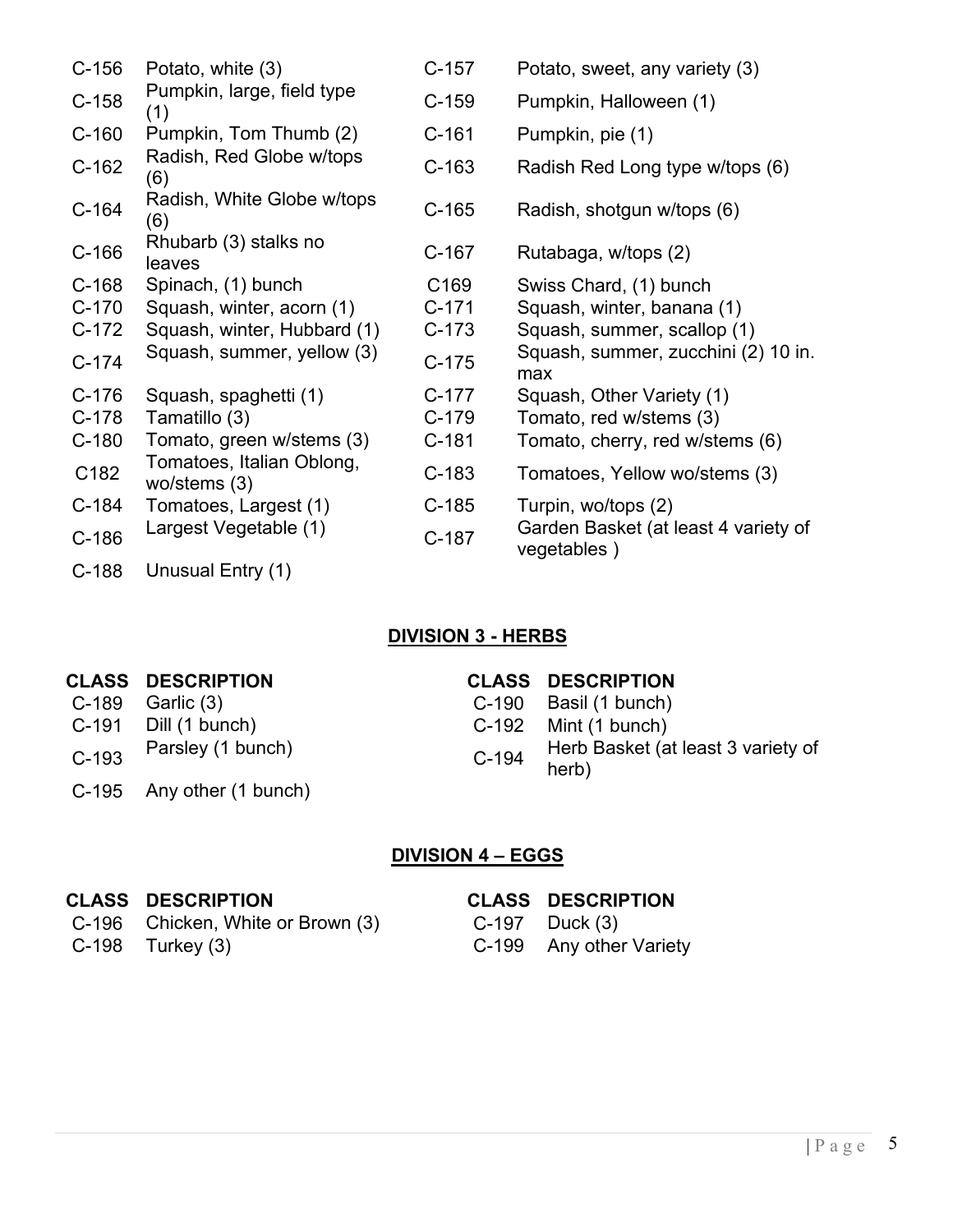# **DEPARTMENT D – FRUITS (200) A \$1.00 entry fee will be charged for each entry**

SPECIAL RULE: (J) INDICATES JUNIOR DIVISION (12 & UNDER) AND WILL BE JUDGED SEPARATELY. BEST OF SHOW RIBBONS TO BE AWARDED.

# **Judge may choose to move an item and their word is final.**

# **DIVISION 1 – APPLES**

- 
- 
- 

# **CLASS DESCRIPTION CLASS DESCRIPTION**

- D-201 Arkansas Black D-202 Golden Delicious
- D-203 Red Delicious D-204 Jonathan
- D-205 Winsap D-206 Any Other Late Variety (name variety)
- D-207 Any other Summer Variety (name variety

# **DIVISION 2 – PEACHES**

# **CLASS DESCRIPTION CLASS DESCRIPTION**

- D-208 J.H. Hale D-209 Elberta
- D-210 Any Other Variety

# **DIVISION 3 – PEARS**

# **CLASS DESCRIPTION CLASS DESCRIPTION**

- D-211 Bartlett D-212 Bartlett, Red
- D-213 Any Other Variety

# **DIVISION 4 - GRAPES**

# **CLASS DESCRIPTION CLASS DESCRIPTION**

D-214 Concord (1 bunch) D-215 Purple not concord (1 bunch)

D-216 Red, any variety D-217 White, any variety, (1 bunch)

# **DIVISION 5 – NECTARINE**

# **CLASS DESCRIPTION**

D-218 Any Variety

# **DIVISION 6 – APRICOTS**

- **CLASS DESCRIPTION**
- D-219 Any Variety

# **DIVISION 7 – PLUMS**

# **CLASS DESCRIPTION**

D-220 Any Variety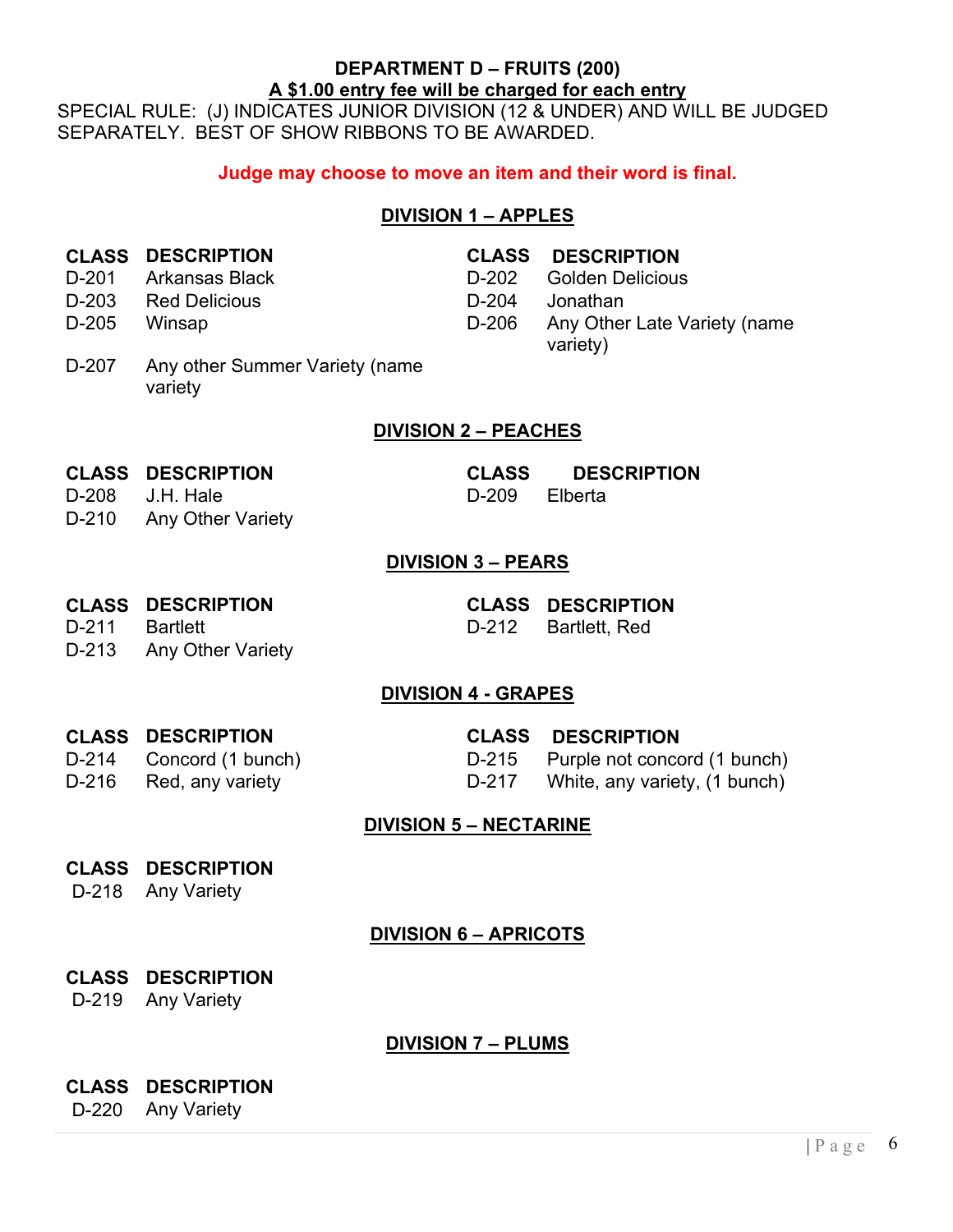# **DIVISION 8 - CHERRIES**

D-221 Sweet Cherries D-222 Pie Cherries

**CLASS DESCRIPTION CLASS DESCRIPTION**

# **DIVISION 9 - BERRIES**

# **CLASS DESCRIPTION CLASS DESCRIPTION**

- D-223 Blueberries D-224 Blackberries
- D-227 Any Other Berry

F-418 Any other

# D-225 Raspberries D-226 Strawberries

### **DEPARTMENT F – CANNED FOODS (400) A \$1.00 entry fee will be charged for each entry**

# **Judge may choose to move an item and their word is final.**

# **SPECIAL RULES**

- 1. All entries must be in standard name brand canning jars, and jelly in standard name brand pints or jelly glasses. New or unblemished lids or rings must be used. **NO PARAFFIN**.
- 2. Please do not label jars before entering. The management will do it.
- 3. Food must be canned within the last year.
- 4. No reprocessed goods accepted.
- 5. Only jelly will be opened in judging.
- 6. Trophies awarded to Best of Show. High point trophy awarded on point system. 1st-5 points, 2nd-3 points, 3rd-1 point. Junior entries (12 & under) are awarded on point system.

# **DIVISION 1 - FRUITS**

| <b>CLASS</b> | <b>DESCRIPTION</b>      | <b>CLASS</b>                           | <b>DESCRIPTION</b>  |
|--------------|-------------------------|----------------------------------------|---------------------|
| $F-400$      | Applesauce              | $F-401$                                | Apples              |
| $F-402$      | Apricots                | F-403                                  | Cherries, Sweet     |
| $F-404$      | Cherries, Pie           | F-405                                  | <b>Blackberries</b> |
| F-406        | Rhubarb                 | F-407                                  | Pears               |
| $F-408$      | <b>Plums</b>            | F-409                                  | Grape Juice         |
| $F-410$      | Peaches                 | $F-411$                                | Any other fruit     |
|              |                         | <b>DIVISION 2 - BUTTER &amp; HONEY</b> |                     |
| <b>CLASS</b> | <b>DESCRIPTION</b>      | <b>CLASS</b>                           | <b>DESCRIPTION</b>  |
| $F-412$      | <b>Apple Butter</b>     | $F-413$                                | <b>Pear Butter</b>  |
| F-414        | <b>Crabapple Butter</b> | $F-415$                                | Pear Honey          |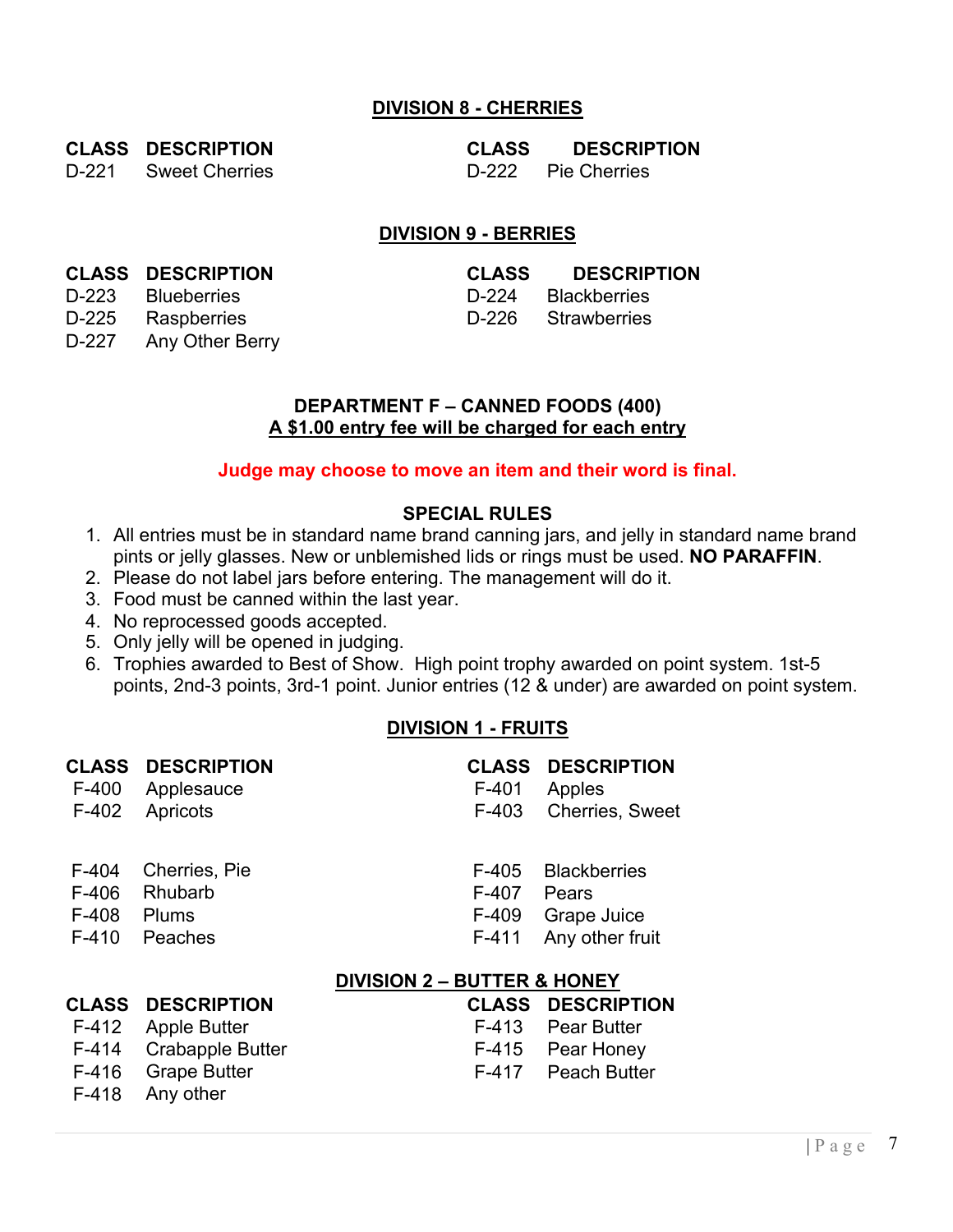# **DIVISION 3- JAMS**

# **CLASS DESCRIPTION CLASS DESCRIPTION**

| F-419 | Apricot Jam           |
|-------|-----------------------|
| F-421 | <b>Blackberry Jam</b> |

- F-420 Peach Jam
- F-422 Plum Jam
- F-423 Grape Jam F-424 Any Other Jam

# **DIVISION 4 - JELLIES**

# **CLASS DESCRIPTION CLASS DESCRIPTION**

- F-427 Blackberry Jelly F-428 Peach Jelly F-429 Crabapple Jelly F-430 Plum Jelly
- 
- 

- F-425 Apple Jelly F-426 Mint Jelly
	-
	-
- F-431 Cherry Jelly **F-432** Tomato Jelly
- F-433 Grape Jelly F-434 Any Other Jelly

# **DIVISION 5 - PRESERVES**

# **CLASS DESCRIPTION CLASS DESCRIPTION**

- F-435 Apple F-436 Red Tomato
- F-437 Cherry F-438 Yellow Tomato
- F-439 Peach F-440 Watermelon
- F-441 Pear F-442 Strawberry
- F-443 Any Other Preserves

# **DIVISION 6 – MEATS**

# **CLASS DESCRIPTION CLASS DESCRIPTION**

- Beef Roast **F-445** Pork Sausage
- F-446 Mince Meat F-447 Chili Con Carne, without beans
- F-448 Chicken F-449 Pork
- F-450 Chicken Fried F-451 Any Other Meat

# **DIVISION 7 – RELISHES**

- **CLASS DESCRIPTION CLASS DESCRIPTION**
- F-452 Corn Relishes F-453 Sweet Relishes
- F-454 Piccalilli F-455 Vegetable Relish
- 
- F-456 Any Other Relish

# **CLASS DESCRIPTION CLASS DESCRIPTION**

- 
- F-459 Cucumber, Sweet Pickles F-460 Cucumber, Dill Pickles
- 
- F-463 Peach Pickles F-464 Chili, Pickled
- F-465 Any Other Variety

**DIVISION 8 – PICKLES**

- F-457 Beet Pickles F-458 Crabapple Pickles
	-
- F-461 Bread & Butter Pickles F-462 Cucumber, Sour Pickles
	-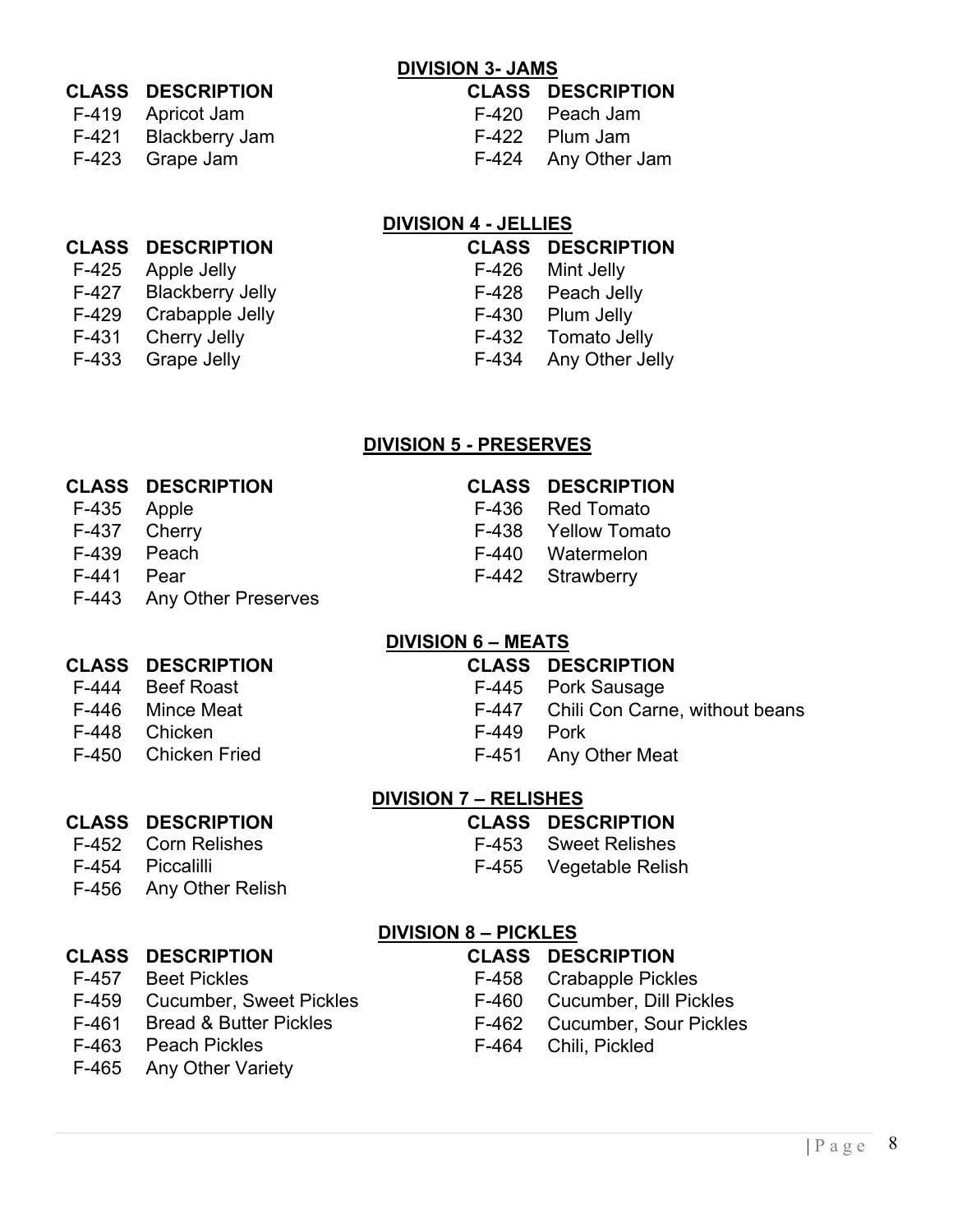|              | <b>DIVISION 9 - VEGETABLES</b> |                                        |                                 |
|--------------|--------------------------------|----------------------------------------|---------------------------------|
| CLASS        | <b>DESCRIPTION</b>             | <b>CLASS</b>                           | <b>DESCRIPTION</b>              |
| F-466        | Asparagus                      | F-467                                  | Peas, English                   |
| F-468        | Beans, Green                   | F-469                                  | Peas, Black Eyed (hulled)       |
| F-470        | Beans, Lima                    | F-471                                  | Beans, Pinto                    |
| F-472        | Potatoes, White                | F-473                                  | Potatoes, Sweet                 |
| F-474        | Carrots                        | F-475                                  | Pumpkin                         |
| F-476        | Chili, Green (Peeled)          | F-477                                  | Sauerkraut (fermented)          |
| F-478        | Corn, whole kernel             | F-479                                  | Corn, Cream Style               |
| F-480        | Soup Mix                       | F-481                                  | Squash                          |
| F-482        | <b>Beets</b>                   | F-483                                  | Tomatoes                        |
| F-484        | Greens                         | F-485                                  | Tomato Juice                    |
| F-486        | Hominy, White                  | F-487                                  | Five Jar Exhibit- Balanced Meal |
| F-488        | <b>Okra</b>                    | F-489                                  | Any Other Vegetable             |
|              |                                | DIVISION 10- VINEGARS, KETCHUP & SAUCE |                                 |
| <b>CLASS</b> | <b>DESCRIPTION</b>             | <b>CLASS</b>                           | <b>DESCRIPTION</b>              |
|              |                                |                                        |                                 |

- F-490 Any Vinegar **F-491** Chili Sauce
- F-492 Any Ketchup **F-493** Any Sauce
- -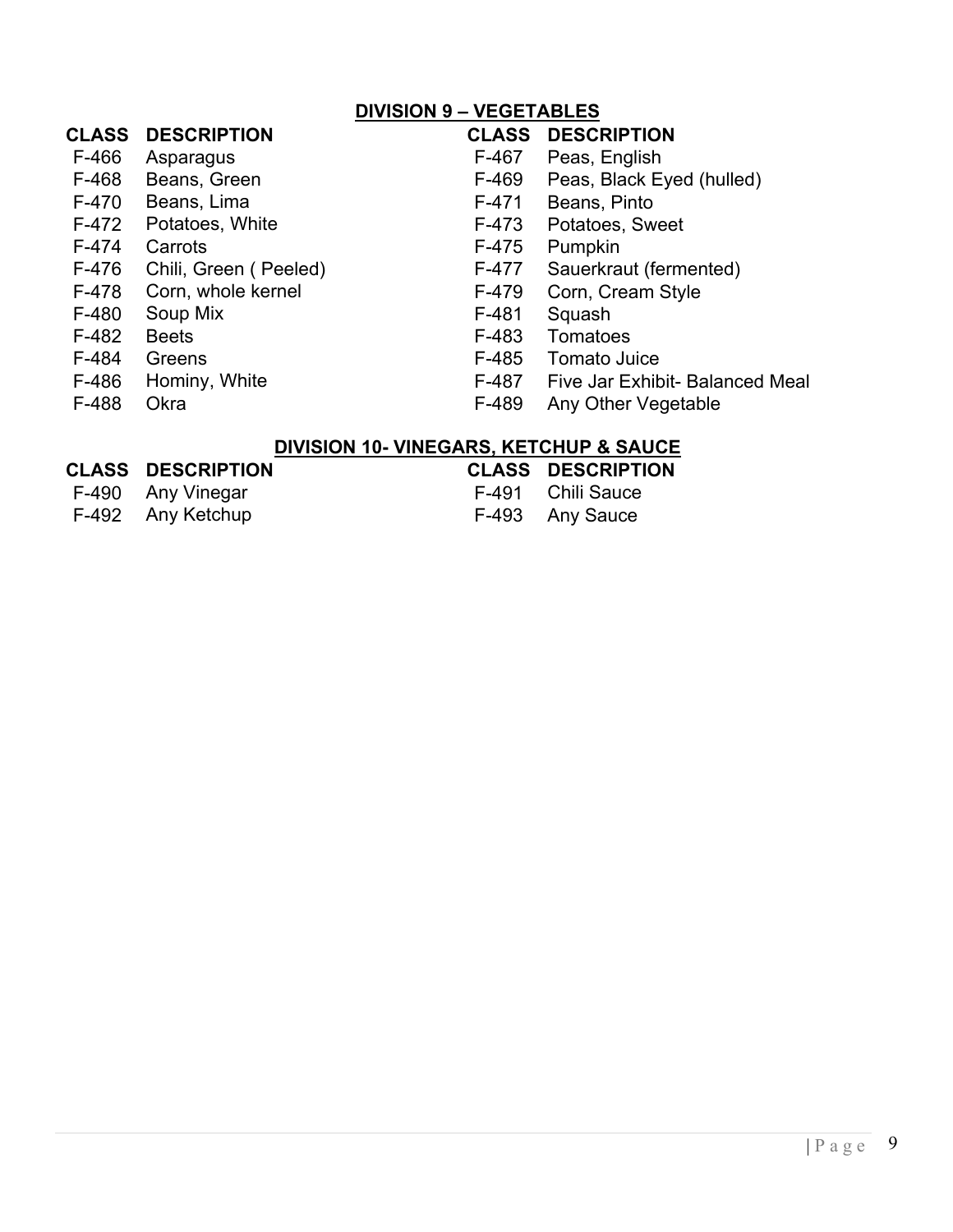# **DEPARTMENT G - BAKED GOODS (500) A \$1.00 entry fee will be charged for each entry**

# **Judge may choose to move an item and their word is final.**

### **SPECIAL RULES**

- 1. Junior Entries (12 & under) will be judged separate.
- 2. All entries must be on paper plates or covered cardboard.
- 3. All entries will be accepted, listed or not, except cakes with cream filling or cream pies.

### **DIVISION 1 – YEAST BREAD & ROLLS**

| <b>CLASS</b> | <b>DESCRIPTION</b>        | <b>CLASS</b>                        | <b>DESCRIPTION</b>                       |
|--------------|---------------------------|-------------------------------------|------------------------------------------|
| G-501        | White Bread 1 loaf        | $G-502$                             | Whole Wheat Bread, 1 loaf                |
| G-503        | Rye Bread, 1 loaf         | G-504                               | Foreign Bread, 1 loaf                    |
| $G-505$      | Oatmeal Bread, 1 loaf     | G-506                               | Machine Bread, 1loaf                     |
| G-507        | Sour Dough Bread, 1 loaf  | $G-508$                             | Any Other Yeast Bread, 1 loaf            |
| $G-509$      | Clover Leaf Rolls, (4)    | $G-510$                             | <b>Cinnamon Rolls</b>                    |
| $G-511$      | Pecan Rolls, (4)          | $G-512$                             | Crescent Rolls, (4)                      |
| $G-513$      | Parker House Rolls, (4)   | $G-514$                             | Any Other Yeast Roll (4)                 |
|              |                           |                                     | <b>DIVISION 2 - MISCELLANEOUS BREADS</b> |
| <b>CLASS</b> | <b>DESCRIPTION</b>        | <b>CLASS</b>                        | <b>DESCRIPTION</b>                       |
| $G-515$      | <b>Biscuits</b>           | G-516                               | Frybread                                 |
| G-517        | <b>Muffins</b>            | G-518                               | <b>Corn Bread</b>                        |
| $G-519$      | Tortillas, Flour          | G-520                               | <b>Pita Bread</b>                        |
| $G-521$      | Tortillas, Corn           | $G-522$                             | Sopapillas                               |
| $G-523$      | Any other Bread           |                                     |                                          |
|              |                           | <b>DIVISION 3 - SPECILTY BREADS</b> |                                          |
| <b>CLASS</b> | <b>DESCRIPTION</b>        | <b>CLASS</b>                        | <b>DESCRIPTION</b>                       |
| G-524        | <b>Coffee Cake</b>        | G-525                               | <b>Holiday Bread</b>                     |
| G-526        | Zucchini Bread            | G-527                               | <b>Pumpkin Bread</b>                     |
| $G-528$      | <b>Banana Bread</b>       | $G-529$                             | <b>Nut Bread</b>                         |
| $G-530$      | Any Other Specialty Bread |                                     |                                          |
|              |                           | <b>DIVISION 4 - CAKES</b>           |                                          |
| <b>CLASS</b> | <b>DESCRIPTION</b>        | <b>CLASS</b>                        | <b>DESCRIPTION</b>                       |
| G-531        | Angel Food, unfrosted     | G-532                               | <b>Yellow Cake</b>                       |
| G-533        | Sponge Cake               | G-534                               | <b>Bundt Cake</b>                        |
| $G-535$      | <b>Chiffon Cake</b>       | G-536                               | Spice Cake                               |
| G-537        | <b>Chocolate Cake</b>     | G-538                               | <b>Carrot Cake</b>                       |
| G-539        | Devil's Food Cake         | G-540                               | <b>Pound Cake</b>                        |
| $G-541$      | German Chocolate Cake     | $G-542$                             | Apple sauce Cake                         |

G-543 Decorated Cake G-544 Any Other Cake

| Page 10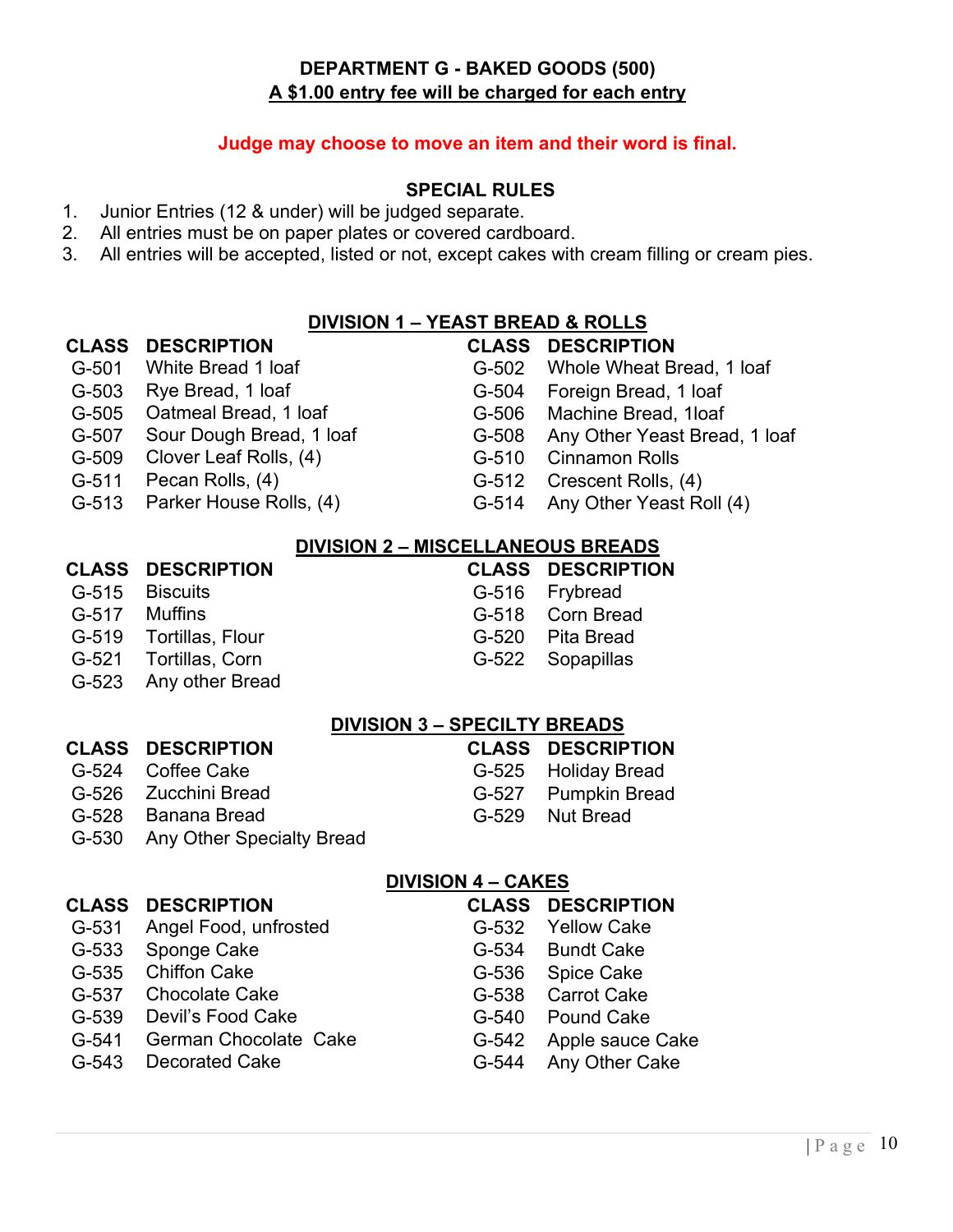# **DIVISION 5 - CANDY**

| <b>CLASS DESCRIPTION</b>   |                | <b>CLASS DESCRIPTION</b> |
|----------------------------|----------------|--------------------------|
| G-545 Fudge, Peanut Butter |                | G-546 Fudge, Chocolate   |
| G-547 Dipped Candy         | G-548 Mints    |                          |
| G-549 Caramel              | G-550 Divinity |                          |
| G-551 Peanut Brittle       |                | G-552 Any Other Candy    |
|                            |                |                          |

# **DIVISION 6 – DOUGHNUTS**

# **CLASS DESCRIPTION CLASS DESCRIPTION**

- G-553 Cake, Plain G-554 Cake, Frosted
- G-555 Raised, Plain G-556 Raised, Glazed

# **DIVISION 7 – COOKIES & SMALL CAKES & BARS**

# **CLASS DESCRIPTION CLASS DESCRIPTION**

- 
- G-559 Any Other Cupcakes (4) G-560 Filled Cookies (6)
- G-561 Oatmeal Cookies (6) G-562 Biscochitos (6)
- 
- G-565 Sugar Cookies (6) G-566 Turtle Cookies (6)
- 
- 

- G-557 Cup Cakes, White (4) G-558 Cup Cakes, Chocolate (4)
	-
	-
- G-563 Pumpkin Cookies (6) G-564 Chocolate Chip Cookies (6)
	-
- G-567 No bake cookies (6) G-568 Any Other Cookie (6)
- G-569 Brownies (4) G-570 Any other Brownies (4)

# **DIVISION 8 – PIES**

# **CLASS DESCRIPTION CLASS DESCRIPTION**

- 
- 
- 

- G-571 Apple Pie G-572 Peach Pie
- G-573 Berry Pie G-574 Pecan Pie
- G-575 Cherry Pie G-576 Rhubarb Pie
- G-577 Mince Pie G-578 Any Other Pie

# **DIVISION 9 – MISC**

G-579 Trail Mix G-580 Any other

# **CLASS DESCRIPTION CLASS DESCRIPTION**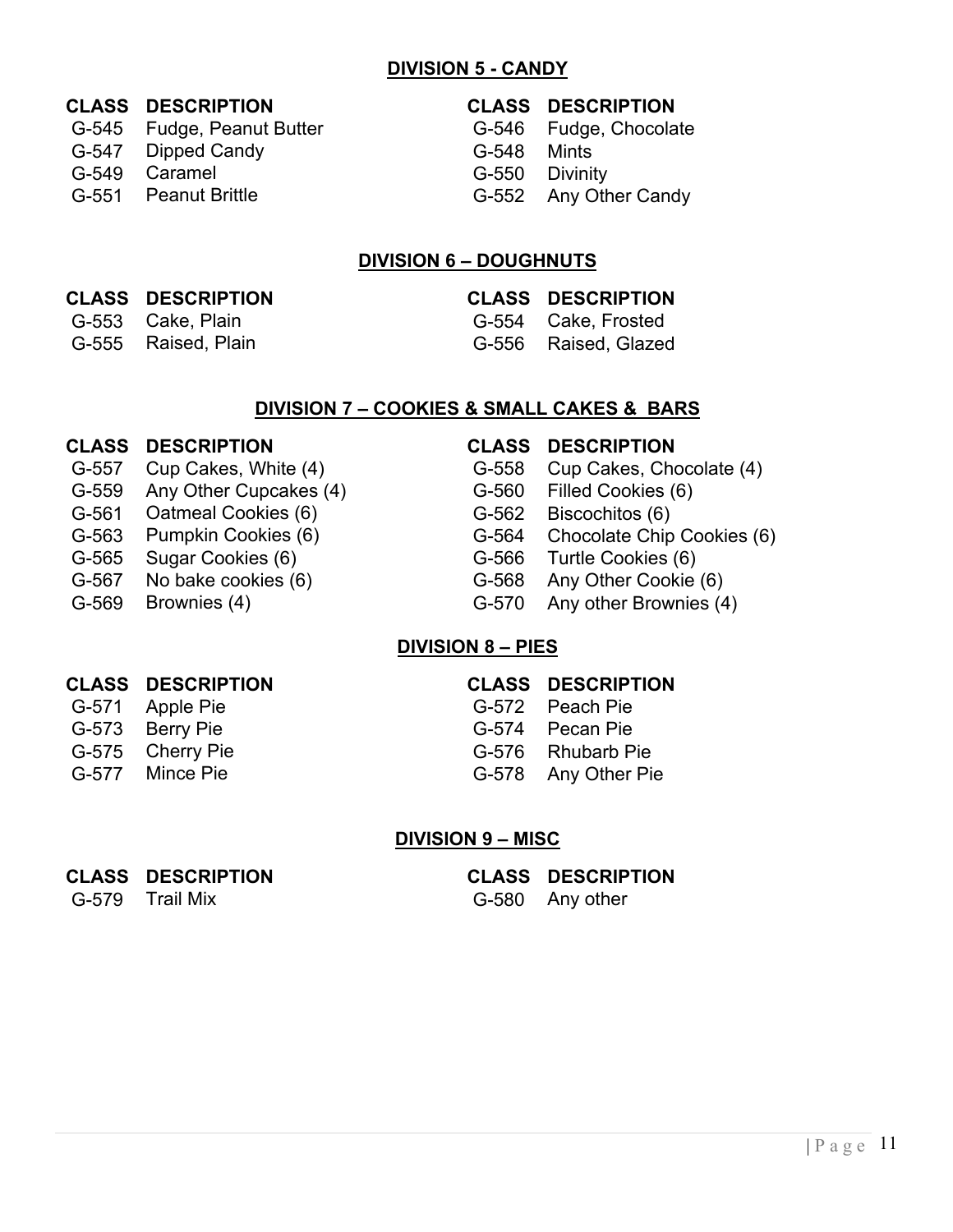# **DEPARTMENT H – ART (600) A \$1.00 entry fee will be charged for each entry**

# **Judge may choose to move an item and their word is final.**

### **SPECIAL RULES**

- 1. All exhibits must have been painted since September of the previous year.
- 2. Painters must be living in Cibola or McKinley County.
- 3. All exhibits must be ready to hang, framed and wired.
- 4. Each exhibitor shall be limited to one entry in each class.
- 5. Junior exhibitors (12 years and under) shall be judged separate and awards given.
- 6. The "J" on the entry form shall denote Jr. entry.
- 7. Juvenile class (8 and under) can't have shown two years in a row.
- 8. Enter 1 of 3 categories: Artist painting under 5 years, Artist painting over 5 years, professionals.
- 9. Judges special award will be awarded upon the judge's decision
- 10. Judges decision is final.

# **DIVISION 1 – OVER 5 YRS. EXPERIENCE & PROFESSIONAL ANY MEDIUM**

# **CLASS DESCRIPTION CLASS DESCRIPTION**

- 
- H-601 Landscape H-602 Portrait H-603 Modern H-604 Animal H-605 Still Life H-606 Floral, Any Subject
- 
- H-609 Black & White Sketches Any Subject H-610 Design
- 

- 
- 
- 
- H-607 Religious H-608 Miniature, Any Subject up to 4X6
	-
- H-611 Color Sketches, Any Subject H-612 Seascape

# **DIVISION 2 – UNDER 5 YRS. EXPERIENCE ANY MEDIUM**

| <b>CLASS DESCRIPTION</b>                 |       | <b>CLASS DESCRIPTION</b>               |
|------------------------------------------|-------|----------------------------------------|
| H-613 Landscape                          | H-614 | Portrait                               |
| H-615 Modern                             |       | H-616 Animal                           |
| H-617 Still Life                         |       | H-618 Floral, Any Subject              |
| H-619 Religious                          |       | H-620 Miniature, Any Subject up to 4X6 |
| H-621 Black & White Sketches Any Subject | H-622 | Design                                 |
| H-623 Color Sketches, Any Subject        | H-624 | Seascape                               |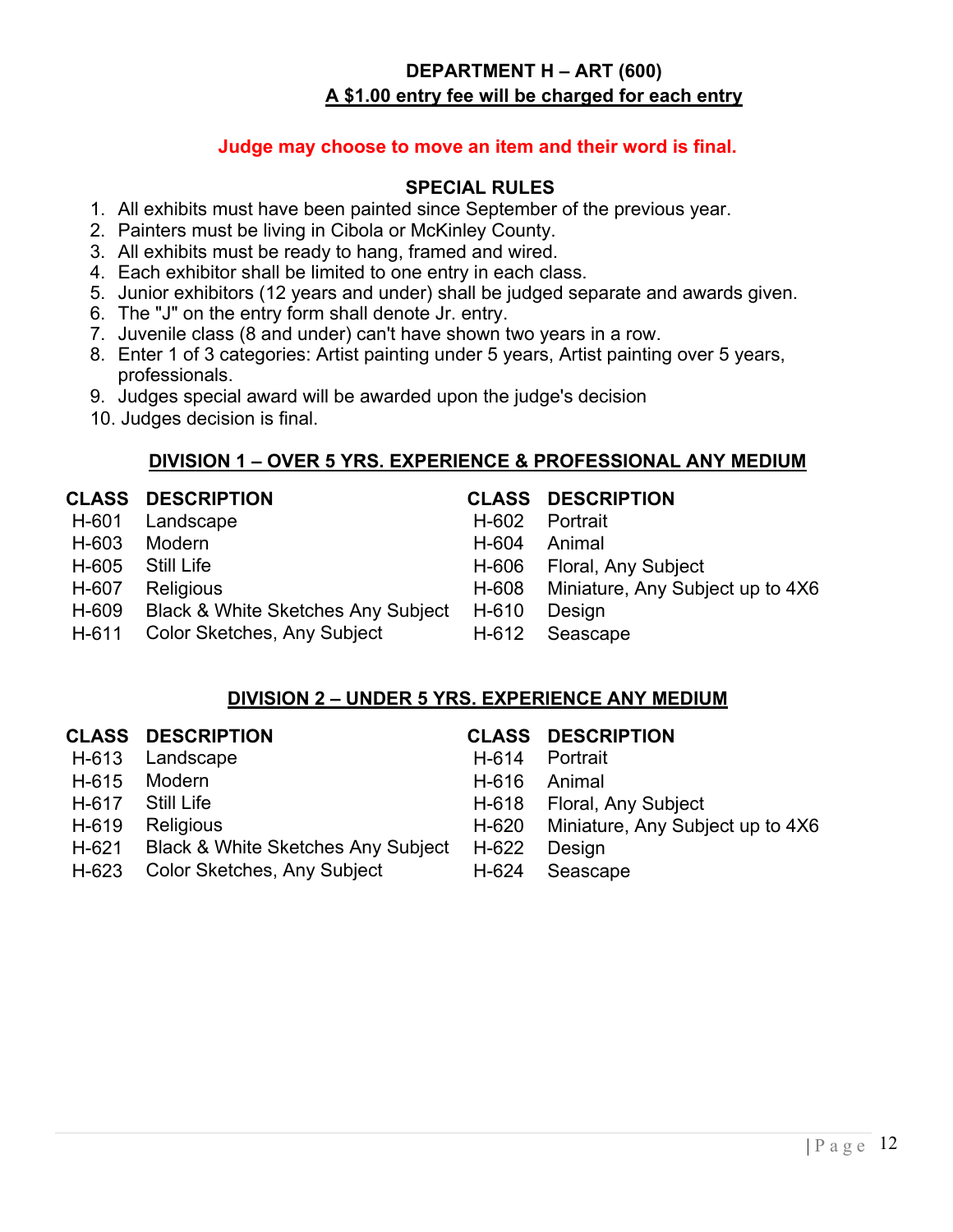# **DIVISION 3 – JUNIORS (9-16) ANY MEDIUM**

|        |                                                                                                             | <b>CLASS DESCRIPTION</b>                 |
|--------|-------------------------------------------------------------------------------------------------------------|------------------------------------------|
|        | H-626                                                                                                       | Portrait                                 |
| Modern | H-628                                                                                                       | Animal                                   |
|        |                                                                                                             | H-630 Floral, Any Subject                |
|        |                                                                                                             | H-632 Miniature, Any Subject up to 4X6   |
|        | H-634                                                                                                       | Design                                   |
|        | H-636                                                                                                       | Seascape                                 |
|        | <b>CLASS DESCRIPTION</b><br>H-625 Landscape<br>Still Life<br>Religious<br>H-635 Color Sketches, Any Subject | H-633 Black & White Sketches Any Subject |

# **DIVISION 4 – JUVENILE (UNDER 8 YRS. OLD)**

|       | <b>CLASS DESCRIPTION</b>                 |       | <b>CLASS DESCRIPTION</b>               |
|-------|------------------------------------------|-------|----------------------------------------|
| H-637 | Landscape                                | H-638 | Portrait                               |
| H-639 | Modern                                   | H-640 | Animal                                 |
| H-641 | <b>Still Life</b>                        |       | H-642 Floral, Any Subject              |
| H-643 | <b>Religious</b>                         |       | H-644 Miniature, Any Subject up to 4X6 |
|       | H-645 Black & White Sketches Any Subject | H-646 | Design                                 |
|       | H-647 Color Sketches, Any Subject        | H-648 | Seascape                               |

# **DIVISION 5 – CLASSROOM GRADES K-12**

|       | <b>CLASS DESCRIPTION</b>                      |       | <b>CLASS DESCRIPTION</b>               |
|-------|-----------------------------------------------|-------|----------------------------------------|
| H-649 | Landscape                                     | H-650 | Portrait                               |
| H-651 | Modern                                        | H-652 | Animal                                 |
| H-653 | <b>Still Life</b>                             |       | H-654 Floral, Any Subject              |
| H-655 | Religious                                     |       | H-656 Miniature, Any Subject up to 4X6 |
| H-657 | <b>Black &amp; White Sketches Any Subject</b> | H-658 | Design                                 |
| H-659 | Color Sketches, Any Subject                   | H-660 | Seascape                               |
|       |                                               |       |                                        |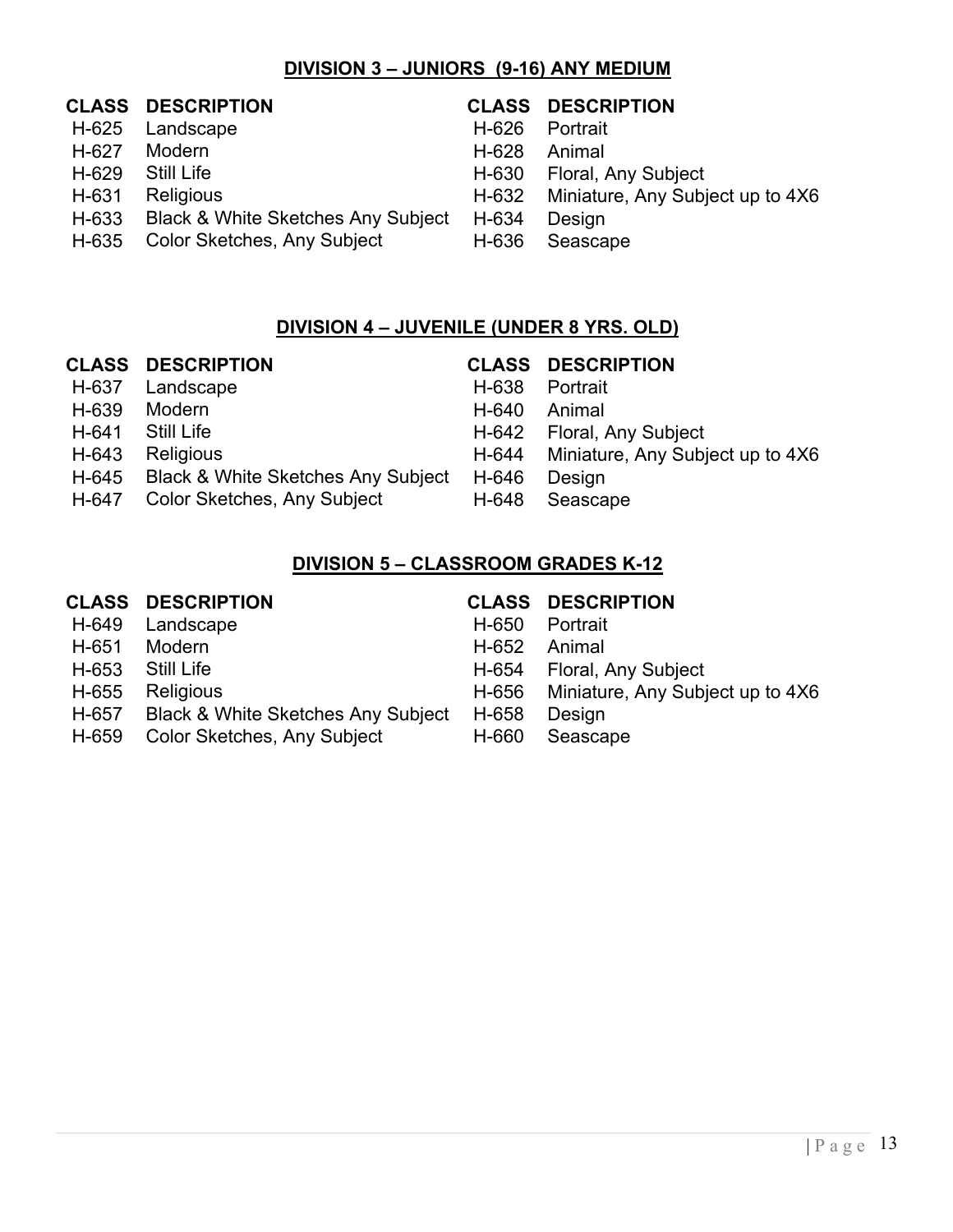# **DEPARTMENT I – FLOWER SHOW (700) A \$1.00 entry fee will be charged for each entry**

# **Judge may choose to move an item and their word is final.**

# **GENERAL RULES**

- 1. Entries will be accepted only from people who grow as hobby and are not professional.
- 2. Entries must have been in the care of the exhibitor for at least 3 months.
- 3. Exhibits should be free of insects, disease or spray residue.
- 4. Junior exhibitors (12 years and under) shall be judged separate and awards given.
- 5. Judges decisions will be final.
- 6. Any wilted entry will be removed from exhibition.

| <b>CLASS</b> | <b>DESCRIPTION</b>      | <b>CLASS</b> | <b>DESCRIPTION</b>            | <b>CLASS</b> | <b>DESCRIPTION</b>                            |
|--------------|-------------------------|--------------|-------------------------------|--------------|-----------------------------------------------|
| $I - 701$    | Ageratum                | $1-727$      | Dianthus (Pink)               | $I - 753$    | Poppy, Oriental                               |
| $I - 702$    | Alyssum                 | $I - 728$    | Feverfew                      | $1 - 754$    | Poppy, Other                                  |
| $I - 703$    | Aster                   | $I - 729$    | Gazania                       | $I - 755$    | Portulaca (Moss Rose)                         |
| $I - 704$    | <b>Bachelor Buttons</b> | $I - 730$    | Gladiola, Single              | $I - 756$    | <b>Roses</b>                                  |
| $I - 705$    | <b>Balsam</b>           | $1 - 731$    | Gladiola, Double              | $1 - 757$    | Roses, climbing                               |
| 1-706        | <b>Bells of Ireland</b> | $1 - 732$    | Gypsophila<br>(baby's breath) | $I - 758$    | Roses, miniature                              |
| $I - 707$    | <b>Butterfly Bush</b>   | $I - 733$    | Herb, Catnip                  | $I - 759$    | Roses, other                                  |
| $I - 708$    | Calendula               | $I - 734$    | Herb, oregano                 | $I - 760$    | Salvia                                        |
| $I - 709$    | <b>Cantebury Bells</b>  | $1 - 735$    | Herb, savory                  | $I - 761$    | Scabiosa                                      |
| $I - 710$    | Candytuft               | $I - 736$    | Herb, spearmint               | $I - 762$    | Seed pod                                      |
| $I - 711$    | Carnation               | $I - 737$    | Herb, any other               | $I - 763$    | <b>Shasta Daisy</b>                           |
| $I - 712$    | Chrysanthemum           | $I - 738$    | <b>Hollyhock</b>              | $I - 764$    | Snapdragon                                    |
| $I - 713$    | Clarkia                 | $I - 739$    | Impatiens                     | $I - 765$    | <b>Statice</b>                                |
| $I - 714$    | <b>Clematis</b>         | $I - 740$    | Lisianthus                    | $I - 766$    | <b>Stock</b>                                  |
| $I - 715$    | Cockscomb               | $1 - 741$    | Larkspur                      | $I - 767$    | Strawflower                                   |
| $I - 716$    | Columbine               | $I - 742$    | Lobelia                       | $I - 768$    | Sunflower,<br>mammoth/giant                   |
| $I - 717$    | Coneflower              | $I - 743$    | Marigold,<br>Crackerjack      | $I-769$      | Sunflower, any other                          |
| $I - 718$    | Convolvulus             | $I - 744$    | Marigold, medium              | $I - 770$    | <b>Sweet Peas</b>                             |
| $I - 719$    | Coreopsis               | $I - 745$    | Marigold, petite              | $1 - 771$    | <b>Sweet William</b>                          |
| $I - 720$    | Cosmos                  | $I - 746$    | Nasturtium                    | $1 - 772$    | Verbena                                       |
| $I - 721$    | Dahlia, Cactus          | $I - 747$    | Pansy                         | $I - 773$    | Viola                                         |
| $1 - 722$    | Dahlia, Decorative      | $I - 748$    | Petunia, single               | $1 - 774$    | Zinnia, Cactus                                |
| $I - 723$    | Dahlia, Dinnerplate     | $I - 749$    | Petunia, double               | $1 - 775$    | Zinnia, Giant                                 |
| $I - 724$    | Dahlia, Pom Po          | $I - 750$    | <b>Phlox</b>                  | $I - 776$    | Zinnia, Lilliput                              |
| $I - 725$    | Dahlia, Star            | $I - 751$    | Poppy, California             | $I - 777$    | Zinnia, other                                 |
| $I - 726$    | Delphinium              | $I - 752$    | Poppy, Iceland                | $I - 778$    | Any other (class maybe<br>divided by variety) |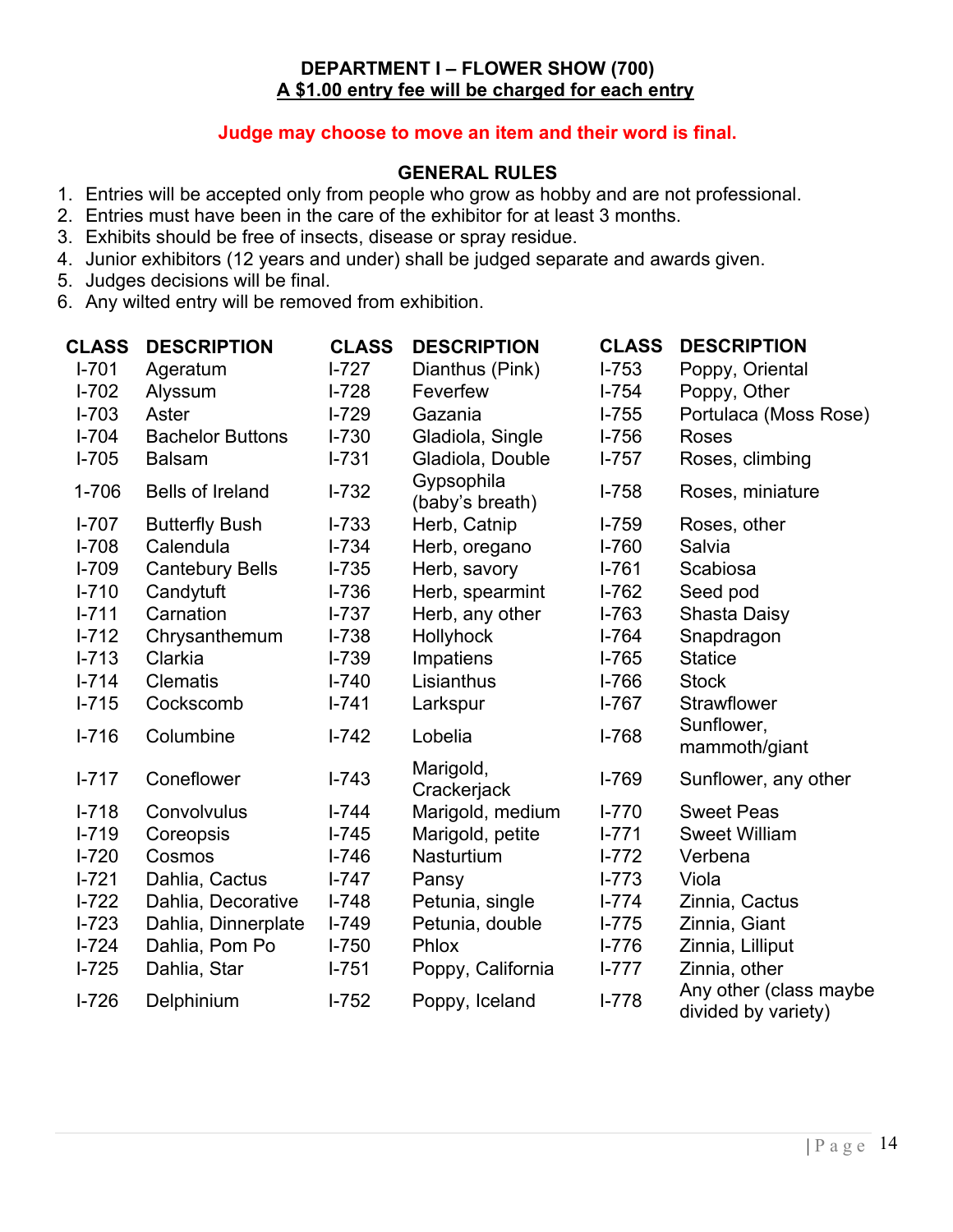# **DEPARTMENT J- HOBBIES AND CRAFTS (800) A \$1.00 entry fee will be charged for each entry.**

# **Judge may choose to move an item and their word is final**

### **SPECIAL RULES**

- 1. All articles must have been made since September  $4<sup>th</sup>$  of the previous year.
- 2. Junior Entry (12 and under).
- 3. The Bi-County Fair is not responsible for any article left in building after the fair is over.
- 4. No exhibitor may exhibit more than one article in each class.

# **DIVISION 1- GLASS ART**

| <b>CLASS</b> | <b>DESCRIPTION</b>   | <b>CLASS</b> |           | <b>DESCRIPTION</b> |
|--------------|----------------------|--------------|-----------|--------------------|
| J-801        | <b>Stained Glass</b> | J-802        | Lamp      |                    |
| J-803        | Picture/Wall Hanging | J-804        | Jewelry   |                    |
| J-805        | Structure            | J-806        | Any Other |                    |

# **DIVISION 2- HANDICRAFTS**

| <b>CLASS</b> | <b>DESCRIPTION</b>           | <b>CLASS</b> | <b>DESCRIPTION</b>  |
|--------------|------------------------------|--------------|---------------------|
| $J-807$      | <b>Baskets</b>               | $J-808$      | Tole                |
| J-809        | Centerpiece                  | $J - 810$    | Wreath              |
| $J-811$      | <b>Fabric Art</b>            | $J - 812$    | Rock Art            |
| $J-813$      | <b>Clocks</b>                | $J - 814$    | <b>Recycled Art</b> |
| $J - 815$    | Diorama                      | $J - 816$    | <b>Tin Craft</b>    |
| $J-817$      | Gourd Art                    | $J-818$      | Yard Art            |
| J-819        | <b>Holiday Decoration</b>    | $J-820$      | Paper Craft         |
| $J-821$      | <b>Silk Flower Arranging</b> | $J-822$      | Any Other           |
| J-822a       | Min Kachina                  |              |                     |

# **DIVISION 3 – JEWELRY**

| <b>CLASS</b> | <b>DESCRIPTION</b>        | <b>CLASS</b> |           | <b>DESCRIPTION</b> |
|--------------|---------------------------|--------------|-----------|--------------------|
| J-823        | Native American/Southwest | J-824        | Antique   |                    |
| J-825        | Wirework                  | J-826        | Fabric.   |                    |
| J-827        | Modern                    | J-828        | Any Other |                    |

# **DIVISION 4- BEADWORK**

| <b>CLASS</b> | <b>DESCRIPTION</b>     | <b>CLASS</b> | <b>DESCRIPTION</b>   |
|--------------|------------------------|--------------|----------------------|
| J-829        | Necklace/Bracelet/Ring | J-830        | Picture/Wall Hanging |
| $J - 831$    | Earrings               | J-832        | Any Other            |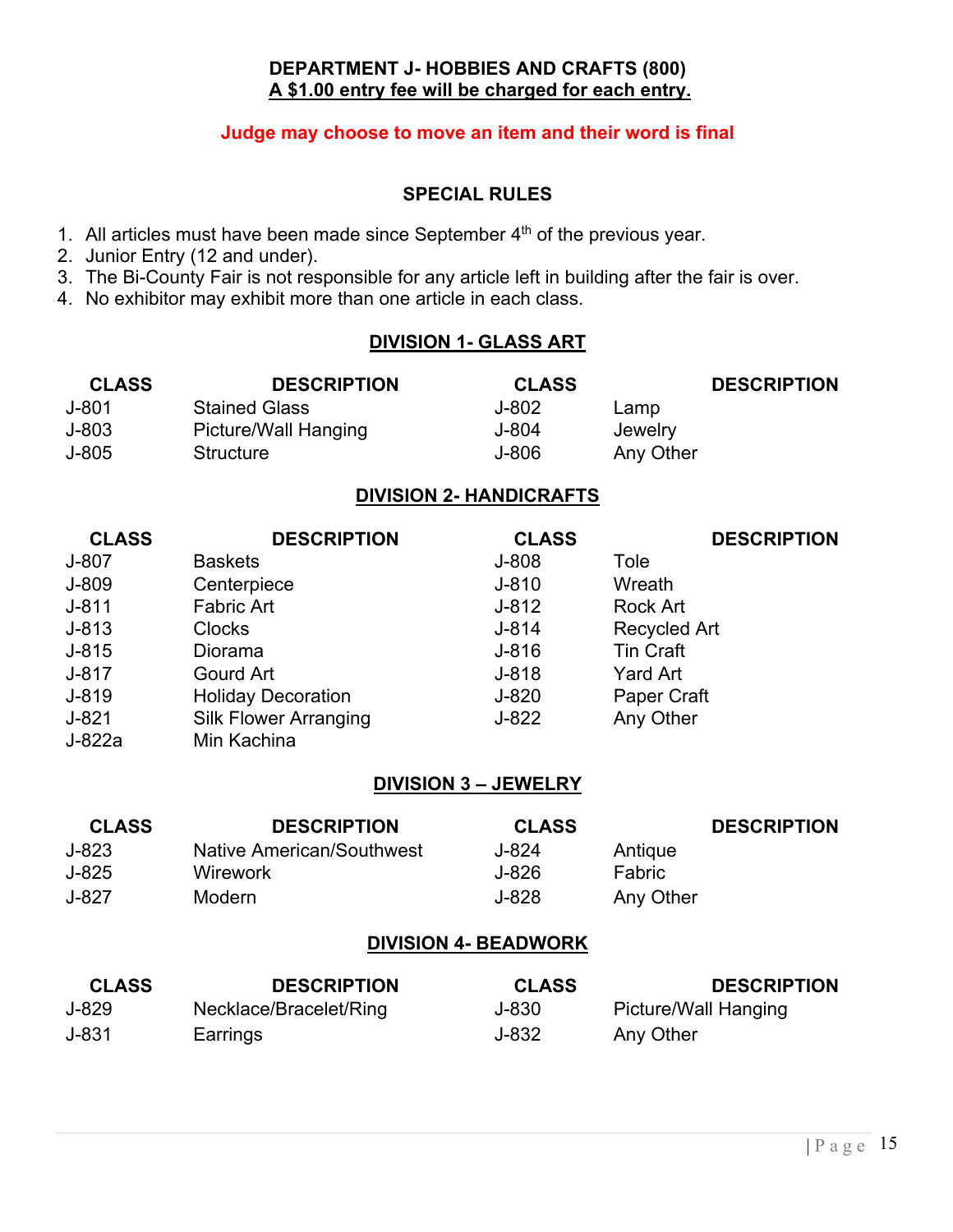# **DIVISION 5 – LEATHER CRAFT**

| <b>CLASS</b><br>J-833<br>$J-835$<br>J-837          | <b>DESCRIPTION</b><br><b>Picture/Wall Hanging</b><br>Large Item<br><b>Tack</b>             | <b>CLASS</b><br>$J-834$<br>J-836<br>J-838   | <b>DESCRIPTION</b><br><b>Small Item</b><br><b>Wearing Apparel</b><br>Any Other   |
|----------------------------------------------------|--------------------------------------------------------------------------------------------|---------------------------------------------|----------------------------------------------------------------------------------|
|                                                    |                                                                                            | <b>DIVISION 6- SCRAPBOOKING</b>             |                                                                                  |
| <b>CLASS</b><br>J-839<br>$J-841$<br>$J - 843$      | <b>DESCRIPTION</b><br>Celebrations<br>Events<br>Any Other                                  | <b>CLASS</b><br>$J - 840$<br>$J-842$        | <b>DESCRIPTION</b><br>Covers<br>Family                                           |
|                                                    |                                                                                            | <b>DIVISION 7- WOODCRAFT</b>                |                                                                                  |
| <b>CLASS</b><br>J-844<br>J-846<br>$J-848$          | <b>DESCRIPTION</b><br><b>Wood Burning</b><br><b>Wood Turning</b><br>Wood Working, Lg. Item | <b>CLASS</b><br>$J-845$<br>J-847<br>J-849   | <b>DESCRIPTION</b><br><b>Wood Craving</b><br>Wood Working, Sm. Item<br>Any Other |
|                                                    |                                                                                            | <b>DIVISION 8 - WELDING</b>                 |                                                                                  |
| <b>CLASS</b><br>J-850<br>$J-852$                   | <b>DESCRIPTION</b><br><b>Yard Art</b><br>Large Item                                        | <b>CLASS</b><br>$J - 851$<br>$J - 853$      | <b>DESCRIPTION</b><br><b>Small Item</b><br>Any Other                             |
|                                                    |                                                                                            | <u>DIVISION 9 - DOLLS ETC.</u>              |                                                                                  |
| <b>CLASS</b><br>J-854<br>J-856<br>J-858<br>J-860   | <b>DESCRIPTION</b><br>Antique<br>Collectable<br><b>Cloth Dolls</b><br>Any Other            | <b>CLASS</b><br>$J-855$<br>$J-857$<br>J-859 | <b>DESCRIPTION</b><br>Porcelain<br><b>Beaded Doll</b><br>Teddy Bears Etc.        |
|                                                    |                                                                                            | <b>DIVISION 10 - COLLECTIONS</b>            |                                                                                  |
| <b>CLASS</b><br>$J-861$<br>J-863<br>J-865<br>J-867 | <b>DESCRIPTION</b><br><b>Minerals</b><br><b>Fossils</b><br>Lapidary<br>Any Other           | <b>CLASS</b><br>J-862<br>J-864<br>J-866     | <b>DESCRIPTION</b><br><b>Stamps</b><br>Antiques<br>Coins & Paper Money           |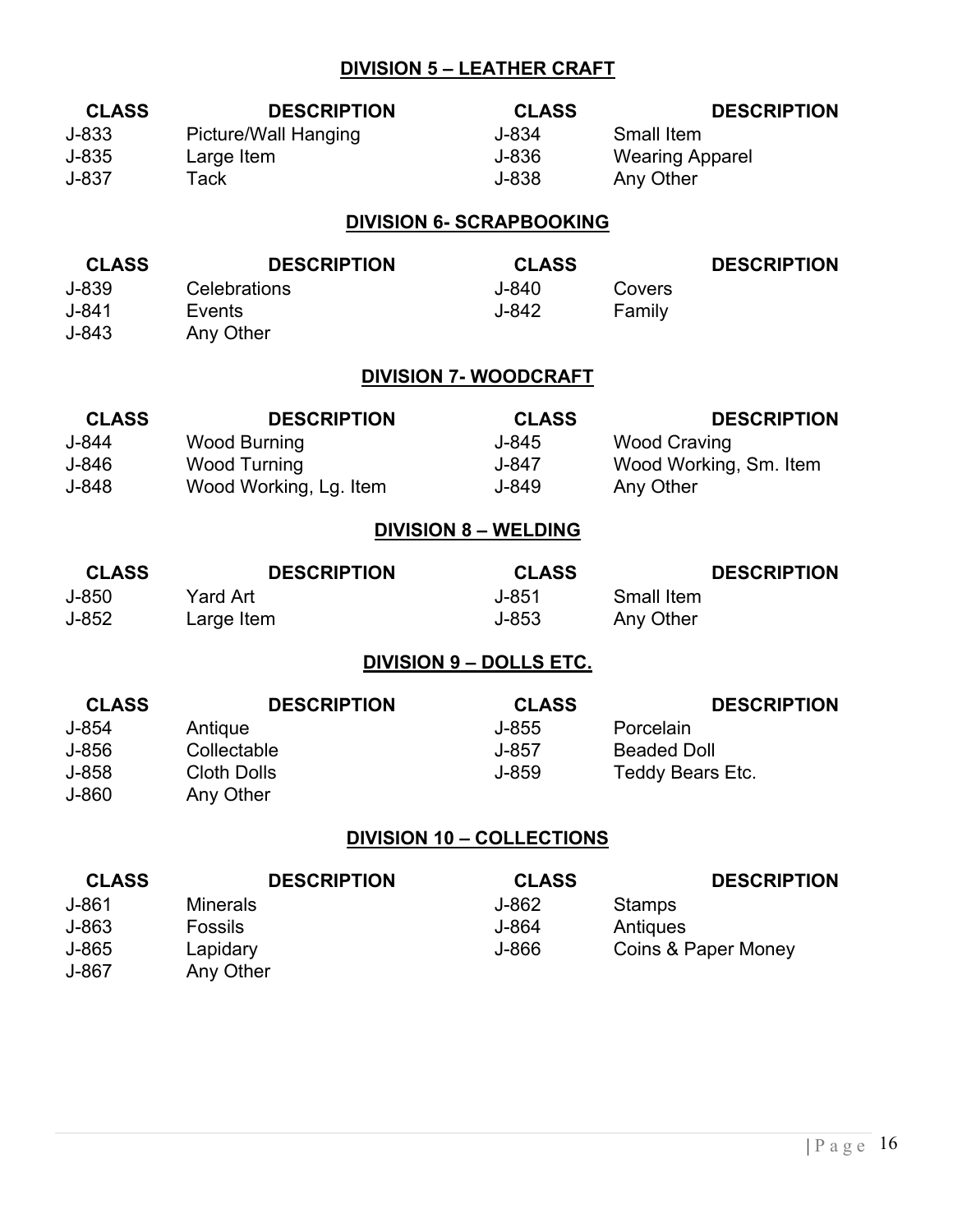# **DIVISION 11 – MODELS**

| <b>CLASS</b> | <b>DESCRIPTION</b> | <b>CLASS</b> |               | <b>DESCRIPTION</b> |
|--------------|--------------------|--------------|---------------|--------------------|
| J-868        | Cars               | J-869        | <b>Boats</b>  |                    |
| J-870        | Trains             | J-871.       | <b>Planes</b> |                    |
| J-872        | Any Other          |              |               |                    |

# **DIVISION 12 – CERAMICS**

| <b>CLASS</b> | <b>DESCRIPTION</b> | <b>CLASS</b> | <b>DESCRIPTION</b> |
|--------------|--------------------|--------------|--------------------|
| $J - 873$    | Terra-cotta        | J-874        | Porcelain          |
| J-875        | Earthenware        | J-876        | Native American    |
| J-877        | Stone-Ware         | J-878        | Fantasy            |
| J-880        | Glaze              | J-881        | Any Other          |

# **DEPARTMENT K - SEWING AND FANCY WORK (900) A \$1.00 entry fee will be charged for each entry**

### **Judge may choose to move an item and their word is final.**

# **SPECIAL RULES**

- 1. All articles entered for competition must not have been show before.
- 2. All items must be finished and cleaned and ready for exhibit.
- 3. Junior entries (Junior 12 and under) are judged separate.
- 4. Entries will be accepted from noon. to 7:00 p.m. Thursday Aug 28<sup>th</sup> and Friday, Aug 29<sup>th</sup> from 10:00 am to 2:00 pm and must be picked up between 12:00 noon and 1:00 p.m. on Monday—any articles not picked up by 1 pm will be taken to the Fair Board Office.
- 5. Any Quilt over 50 years old is considered an antique.

# **DIVISION 1 – GARMENTS**

| <b>CLASS</b> | <b>DESCRIPTION</b>   | <b>CLASS</b> | <b>DESCRIPTION</b>   |
|--------------|----------------------|--------------|----------------------|
| K-901        | Vest                 | K-902        | <b>Evening Dress</b> |
| K-903        | <b>Jacket</b>        | k-904        | <b>Youth Dress</b>   |
| K-905        | <b>Shirt</b>         | K-906        | <b>Blouse</b>        |
| K-907        | <b>Skirt</b>         | K-908        | Adult                |
| K-909        | <b>Miscellaneous</b> |              |                      |

# **DIVISION 2 – INFANT APPAREL**

| <b>CLASS</b> | <b>DESCRIPTION</b>      | <b>CLASS</b> | <b>DESCRIPTION</b>            |
|--------------|-------------------------|--------------|-------------------------------|
| K-910        | Dress (Fabric)          | K-911        | Dress (Crochet)               |
| K-912        | Quilt (Appliqued)       | K-913        | Quilt (Pieced w/machine Work  |
| K-914        | Quilt (Tied)            | K-915        | Cap of Bonnet (Any Technique) |
| $K-916$      | Booties (Any Technique) | K-917        | <b>Miscellaneous</b>          |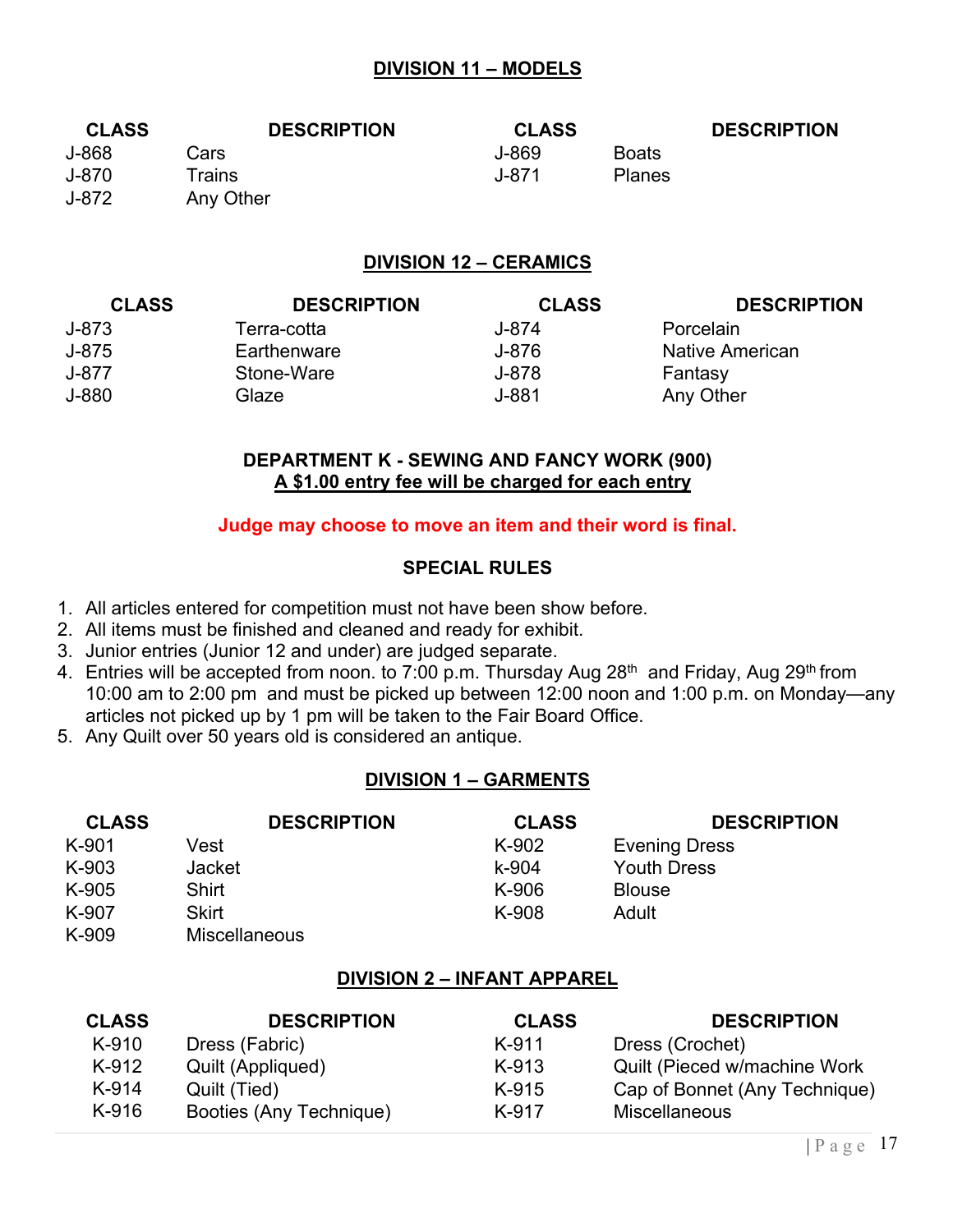| K-918 | Outfit for Boy (Any Technique | K-919 | Out Fit for Girl (Any Technique) |
|-------|-------------------------------|-------|----------------------------------|
| K-920 | Sweater (Any Technique)       | K-921 | Baby Afghan (Any Technique       |
| K-922 | Miscellaneous Set (Any        |       |                                  |

| 19 | Out Fit for Girl (Any Technique) |
|----|----------------------------------|
| 21 | Baby Afghan (Any Technique       |

### K-922 Miscellaneous Set (Any Technique)

# **DIVISION 3 – PERSONS OVER 65**

| <b>CLASS</b> | <b>DESCRIPTION</b>        | <b>CLASS</b> | <b>DESCRIPTION</b>             |
|--------------|---------------------------|--------------|--------------------------------|
| K-923        | Cross Stitch, Any Article | K-924        | <b>Embroidery, Any Article</b> |
| K-925        | Crochet, Any Article      | K-926        | Crochet Afghan                 |
| K-927        | Quilt, All Handmade       | K-928        | Quilt, w/machine work          |
| K-929        | Quilt, Tie                | K-930        | Needlepoint, Any Article       |
| K-931        | Knit, Any                 | K-932        | <b>Machine Pieced Quilt</b>    |
| K-933        | Rug                       | K-934        | Machine Appliqué Quilt         |
| K-935        | Appliqué, Any Article     | K-936        | Clothing, Any Article          |
| K-936a       | <b>Wall Hanging</b>       | K-937        | Miscellaneous                  |

# **DIVISION 4 – CANVAS WORK**

| K-938                   | <b>CLASS</b> | <b>DESCRIPTION</b><br>Any Article                                            | K-939          | <b>CLASS</b> | <b>DESCRIPTION</b><br>Miscellaneous                                    |
|-------------------------|--------------|------------------------------------------------------------------------------|----------------|--------------|------------------------------------------------------------------------|
|                         |              | <b>DIVISION 5 - CREWEL EMBROIDERY</b>                                        |                |              |                                                                        |
| K-940                   | <b>CLASS</b> | <b>DESCRIPTION</b><br><b>Any Article</b>                                     | K-941          | <b>CLASS</b> | <b>DESCRIPTION</b><br><b>Miscellaneous</b>                             |
|                         |              | <b>DIVISION 6 - COUNTED CROSS STITCH</b>                                     |                |              |                                                                        |
| K-942<br>K-944<br>K-946 | <b>CLASS</b> | <b>DESCRIPTION</b><br>Picture<br><b>Wall Hanging</b><br><b>Miscellaneous</b> | K-943<br>K-945 | <b>CLASS</b> | <b>DESCRIPTION</b><br><b>Picture Album</b><br><b>Household Article</b> |
|                         |              | <b>DIVISION 7 - HAND &amp; MACHINE APPLIQUE</b>                              |                |              |                                                                        |
| K-947                   | <b>CLASS</b> | <b>DESCRIPTION</b><br>Pictures & Wall<br>Hangings, Hand                      | K-948          | <b>CLASS</b> | <b>DESCRIPTION</b><br>Clothing &<br>Accessories, Hand                  |
| K-949                   |              | Pictures & Wall<br>Hangings, Machine                                         | K-950          |              | Clothing &<br>Accessories, Machine                                     |
| K-951                   |              | Household Articles,<br>Hand                                                  | K-952          |              | Household Articles,<br>Machine                                         |
| K-953                   |              | Miscellaneous, Hand                                                          | K-954          |              | Miscellaneous,<br>Machine                                              |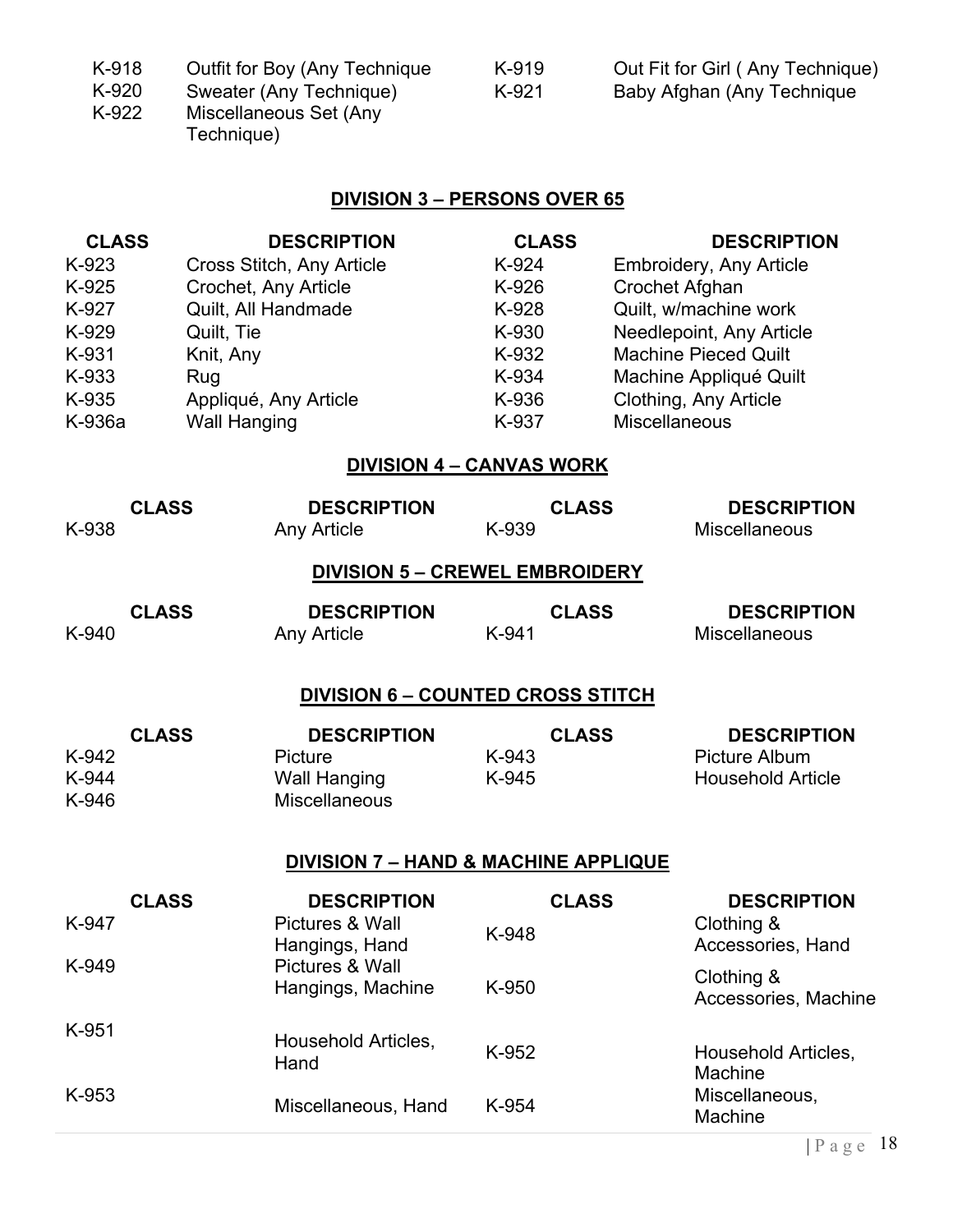# **DIVISION 8 – MISCELLANEOUS NEEDLEWORK**

| <b>CLASS</b> | <b>DESCRIPTION</b>          | <b>CLASS</b> | <b>DESCRIPTION</b>     |
|--------------|-----------------------------|--------------|------------------------|
| K-955        | Pictures & Wall<br>Hangings | K-956        | Clothing & Accessories |
| K-957        | <b>Household Articles</b>   | K-958        | <b>Miscellaneous</b>   |

# **DIVISION 9 - HAND EMBROIDERY**

| <b>CLASS</b> | <b>DESCRIPTION</b>   | <b>CLASS</b> | <b>DESCRIPTION</b>       |
|--------------|----------------------|--------------|--------------------------|
| K-959        | <b>Wall Hanging</b>  | K-960        | <b>Pillow Case</b>       |
| K-961        | Scarf                | K-962        | <b>Household Article</b> |
| K-963        | <b>Table Cloth</b>   | K-964        | Any Clothing             |
| K-965        | Apron                | K-966        | Tea Towel (2)            |
| K-967        | <b>Miscellaneous</b> |              |                          |

# **DIVISION 10 - MACHINE EMBROIDERY**

| <b>CLASS</b> | <b>DESCRIPTION</b>   | <b>CLASS</b> | <b>DESCRIPTION</b>       |
|--------------|----------------------|--------------|--------------------------|
| K-968        | Wall Hanging         | K-969        | <b>Pillow Case</b>       |
| K-970        | Scarf                | K-971        | <b>Household Article</b> |
| K-972        | <b>Table Cloth</b>   | K-973        | Any Clothing             |
| K-974        | Apron                | K-975        | Tea Towel (2)            |
| K-976        | <b>Miscellaneous</b> |              |                          |

# **DIVISION 11 - MISCELLANEOUS**

| <b>CLASS</b> | <b>DESCRIPTION</b>    | <b>CLASS</b> | <b>DESCRIPTION</b>   |
|--------------|-----------------------|--------------|----------------------|
| K-977        | Pot Holders           | K-978        | <b>Fabric Pillow</b> |
| K-979        | Dolls, Stuffed        | K-980        | <b>Braided Rug</b>   |
| K-981        | <b>Stuffed Animal</b> | K-982        | <b>Doll Dress</b>    |
| K-983        | Infant Toy            | K-984        | <b>Miscellaneous</b> |

# **DIVISION 12 - QUILTS**

| <b>CLASS</b> | <b>DESCRIPTION</b>          | <b>CLASS</b> | <b>DESCRIPTION</b>               |
|--------------|-----------------------------|--------------|----------------------------------|
| K-985        | Applique W/Machine Work     | K-986        | Pieced, Hand Quilted By          |
|              |                             |              | Group                            |
| K-987        | Applique, All Handmade      | K-988        | <b>Quilted Household Article</b> |
| K-989        | Embroidered, W/Machine Work | K-990        | Antique                          |
| K-991        | Pieced, W/Machine Work      | K-992        | Pieced, All Handmade             |
| K-993        | <b>Tied Comforter</b>       | K-994        | Free Design                      |
| K-995        | <b>Novelty</b>              | K-996        | <b>Friendship Quilt</b>          |
| K-997        | Paper Piercing              | K-998        | Art                              |
| K-999        | <b>Miscellaneous</b>        |              |                                  |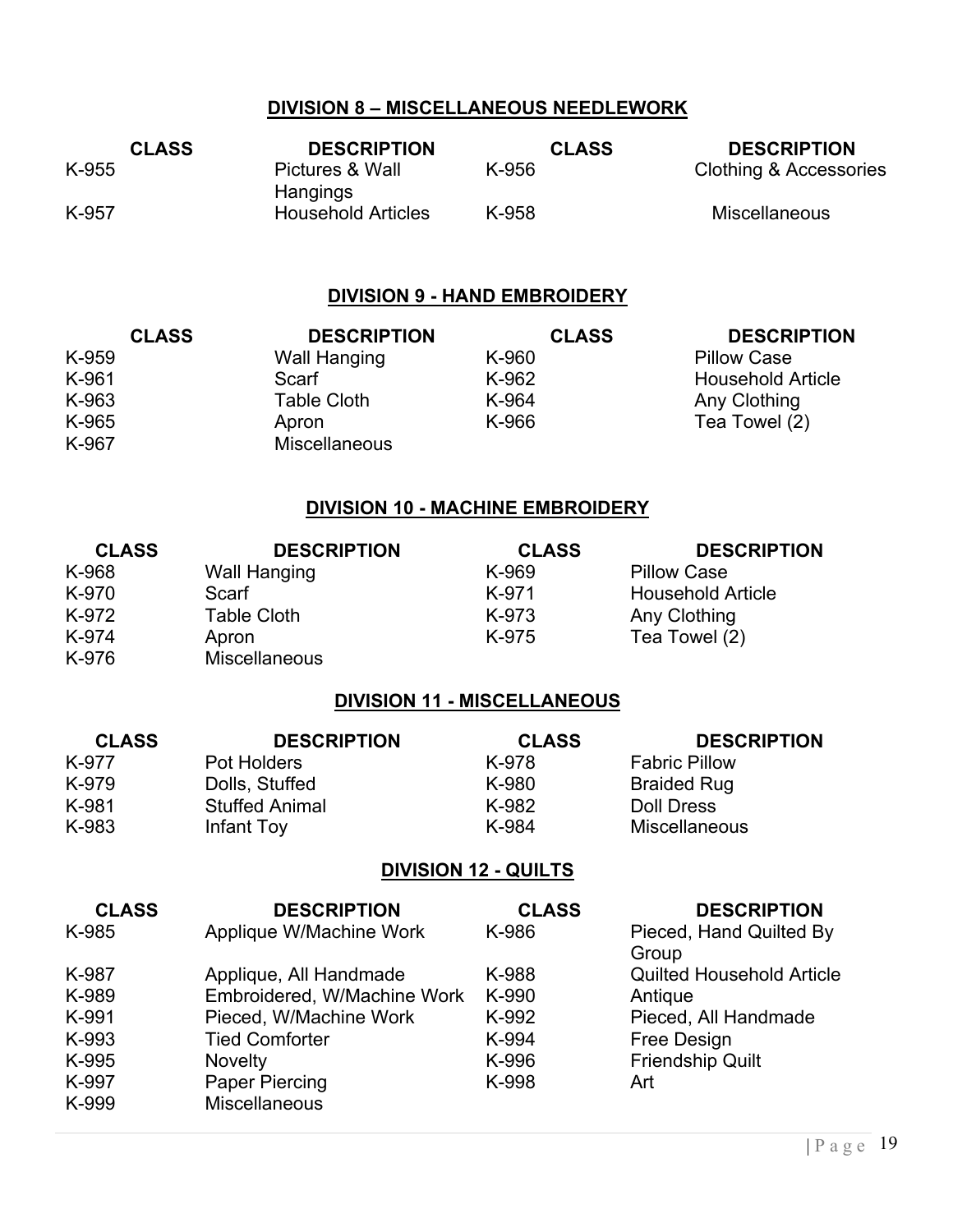# **DIVISION 13 – MACHINE QUILTED**

| <b>CLASS</b>       | <b>DESCRIPTION</b>          | <b>CLASS</b> | <b>DESCRIPTION</b>               |
|--------------------|-----------------------------|--------------|----------------------------------|
| K-999a             | Hand Appliqué Quilt         | K-999b       | Free Design                      |
| K-999 <sub>c</sub> | Machine Appliqué Quilt      | K-999d       | <b>Quilted Household Article</b> |
| K-999e             | <b>Machine Pieced Quilt</b> | K-999f       | <b>Wall Hanging</b>              |
| K-999g             | <b>Hand Pieced Quilt</b>    | K-999h       | <b>Miscellaneous</b>             |

# **DIVISION 14 – HAND KNITTING**

| <b>CLASS</b> | <b>DESCRIPTION</b> | <b>CLASS</b> | <b>DESCRIPTION</b>   |
|--------------|--------------------|--------------|----------------------|
| K-999i       | Afghan             | K-999j       | Household Article    |
| K-999ja      | Wall Hanging       | K-999k       | <b>Miscellaneous</b> |

# **DIVISION 15 - CROCHET**

| <b>CLASS</b> | <b>DESCRIPTION</b>    | <b>CLASS</b>       | <b>DESCRIPTION</b>         |
|--------------|-----------------------|--------------------|----------------------------|
| K-9991       | Afghan, Shell         | K-999u             | Pillow                     |
| K-999m       | Afghan, Ripple        | K-999 <sub>v</sub> | Pot Holder (2)             |
| K-999n       | Afghan, Stitch        | K-999w             | Centerpiece                |
| K-999o       | Afghan, Granny Square | K-999x             | Clothing                   |
| K-999p       | Afghan, Broomstick    | K-999y             | Doll                       |
| K-999q       | Afghan, Other         | K-999z             | <b>Bedspread</b>           |
| K-999r       | <b>Tablecloth</b>     | K-999aa            | Toy                        |
| K-999s       | Doily, Flat           | K-999bb            | <b>Any Crochet Article</b> |
| K-999t       | Doily, Ruffled        |                    |                            |

# **DIVISION 16 – HOLIDAY & NOVELTY CORNER**

| <b>CLASS</b> | <b>DESCRIPTION</b> | <b>CLASS</b> | <b>DESCRIPTION</b>           |
|--------------|--------------------|--------------|------------------------------|
| K-999cc      | Ornament           | K-999gg      | <b>Holiday Clothing</b>      |
| K-999dd      | Centerpiece        | K-999hh      | <b>Any Christmas Article</b> |
| K-999ee      | Accessory          | K-999ii      | <b>Miscellaneous</b>         |
| K-999ff      | Tablecloth         |              |                              |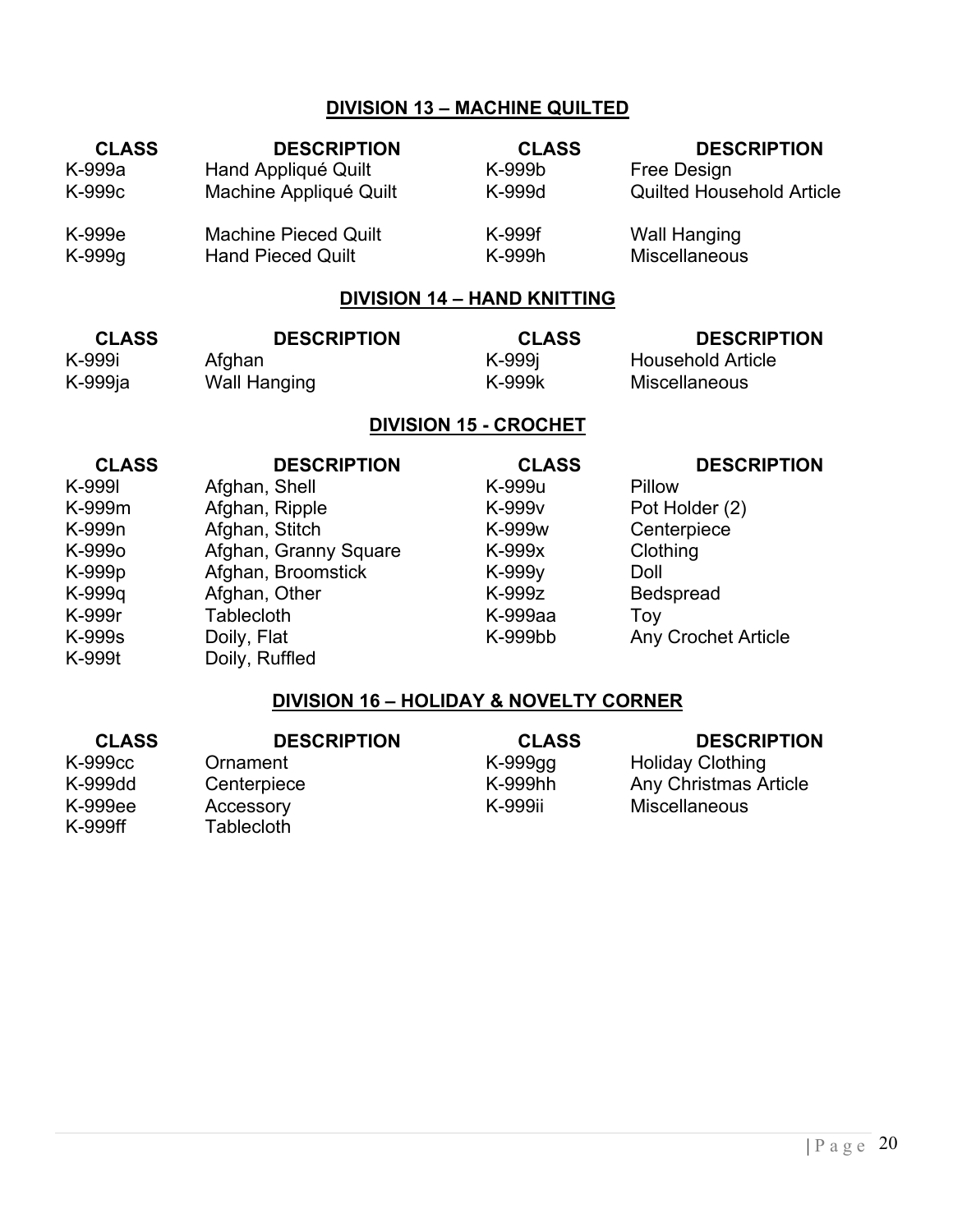# **DEPARTMENT L – PHOTOGRAPHY (1000)**

# **A \$1.00 entry fee will be charged for each entry.**

# **Judge may choose to move an item and judge's decision is final.**

# **SPECIAL RULES**

- 1. Entries must be original photographs taken by the exhibitor. Minor editing of photographs is allowed but major features cannot be added to or deleted from photographs.
- 2. A photo may only be entered once. No computer editing to change same photo in order to enter it into another class or division is permitted.
- 3. Each exhibitor will be limited to one entry in each class per division.
- 4. The superintendent will determine which photographs will be displayed.
- 5. *All photographs must be mounted on mat board or mount board*. Photos mounted on cardboard, poster board or plain paper will not be accepted. No frame photos will be accepted.

No photos under glass will be accepted.

6. Each entry will be judged and scored on its own merit. Senior Division Best of Show ribbon and trophy and class ribbons will be awarded. Junior Division (12 & under) Best of Show ribbon and trophy and class ribbons will be awarded.

The number of awards given will be at the discretion of the judge.

- 7. Photographs must be no smaller than 5" x 7" and no larger than 16" x 20".
- 8. Exhibitor must label for correct class or photographs will be placed in miscellaneous class.
- 9. No nude photographs will be accepted.
- 10. Superintendent's and judge's decisions are final.

# **DIVISION 1 – COLOR PRINTS**

| <b>DESCRIPTION</b><br><b>CLASS</b><br><b>CLASS</b>    | <b>DESCRIPTION</b> |
|-------------------------------------------------------|--------------------|
| L-1001<br>L-1002<br><b>Scenic</b><br><b>Flowers</b>   |                    |
| Sunrise/Sunset<br>L-1003<br>$L-1004$<br>People        |                    |
| <b>Special Effects</b><br>L-1005<br>Animals<br>L-1006 |                    |
| L-1007<br><b>Miscellaneous</b>                        |                    |

# **DIVISION 2 – BLACK & WHITE PRINTS**

| <b>CLASS</b> | <b>DESCRIPTION</b>   | <b>CLASS</b> | <b>DESCRIPTION</b>     |
|--------------|----------------------|--------------|------------------------|
| L-1008       | <b>Scenic</b>        | L-1009       | <b>Flowers</b>         |
| L-1010       | Sunrise/Sunset       | L-1011       | People                 |
| L-1012       | <b>Animals</b>       | L-1013       | <b>Special Effects</b> |
| L-1014       | <b>Miscellaneous</b> |              |                        |